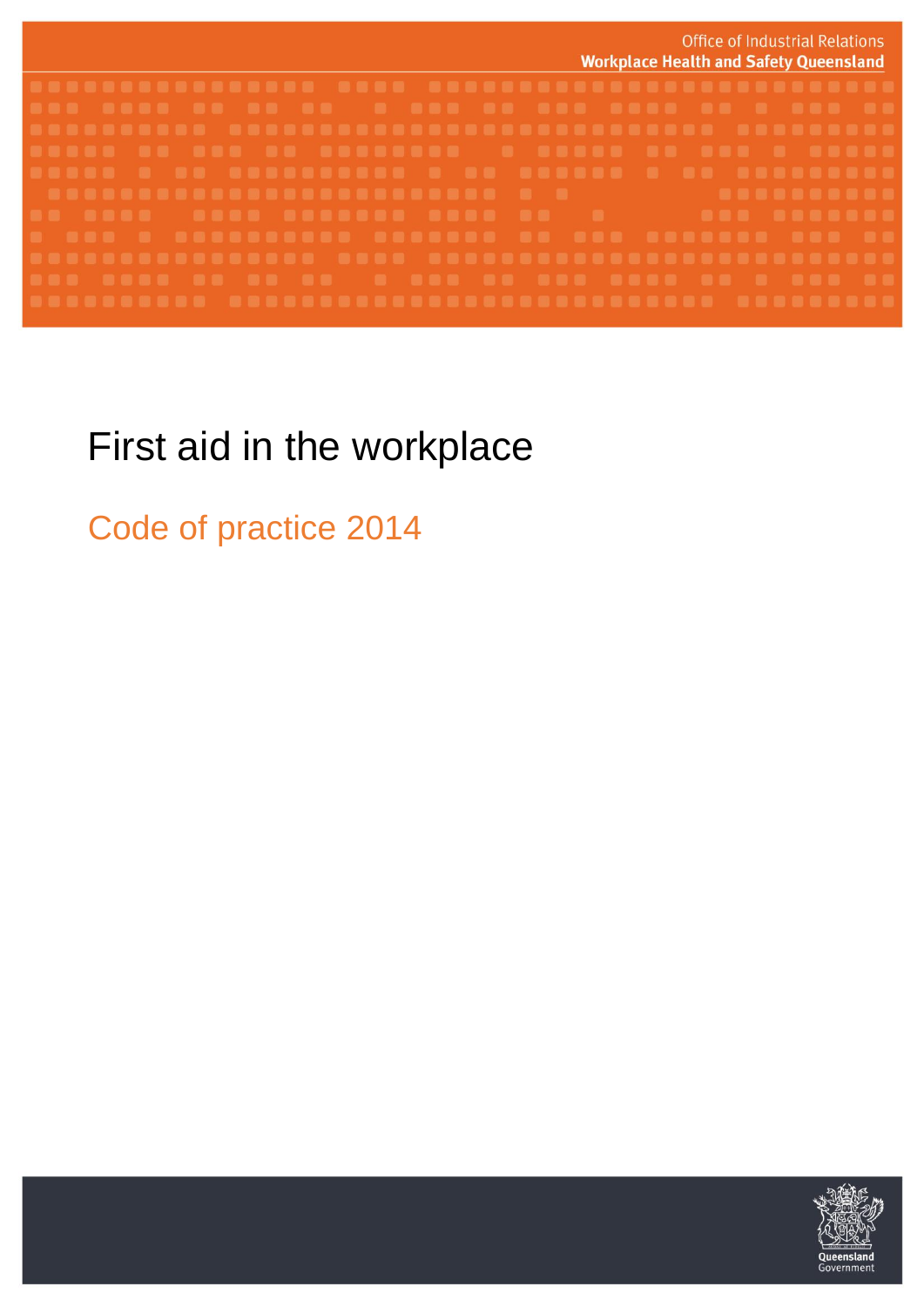This code is based on a national model code of practice developed by Safe Work Australia and approved by the Select Council on Workplace Relations in July 2012 as part of the harmonisation of work health and safety laws.

This Queensland code of practice was made by the Attorney-General and Minister for Justice on 30 May 2014.

This code commenced on 30 May 2014.

This code was varied by the Minister for Education and Industrial Relations on 1 July 2018.

PN11670



#### **Creative Commons**

Except for the logo of Safe Work Australia, this copyright work is licensed under a Creative Commons Attribution-Noncommercial 3.0 Australia licence. To view a copy of this licence, visit:

<http://creativecommons.org/licenses/by-nc/3.0/au/>

In essence, you are free to copy, communicate and adapt the work for non commercial purposes, as long as you attribute the work to Safe Work Australia and abide by the other licence terms.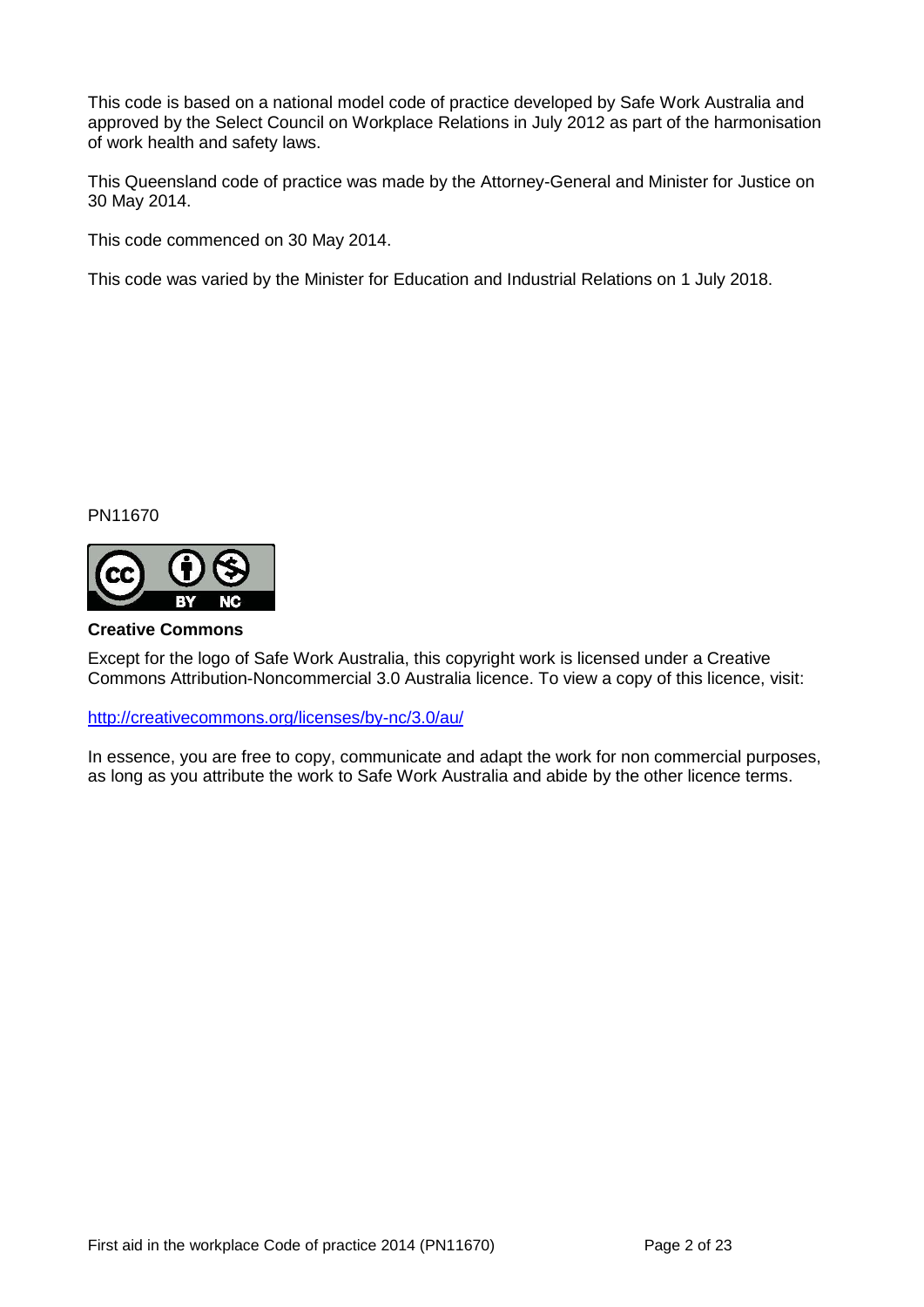# **Contents**

| 1 <sup>1</sup><br>1.1<br>1.2<br>1.3                 |  |  |  |  |
|-----------------------------------------------------|--|--|--|--|
| 2.<br>2.1<br>2.2<br>2.3                             |  |  |  |  |
|                                                     |  |  |  |  |
| 3.<br>3.1<br>3.2<br>3.3<br>3.4<br>3.5<br>3.6<br>3.7 |  |  |  |  |
| 4.                                                  |  |  |  |  |
|                                                     |  |  |  |  |
|                                                     |  |  |  |  |
|                                                     |  |  |  |  |
|                                                     |  |  |  |  |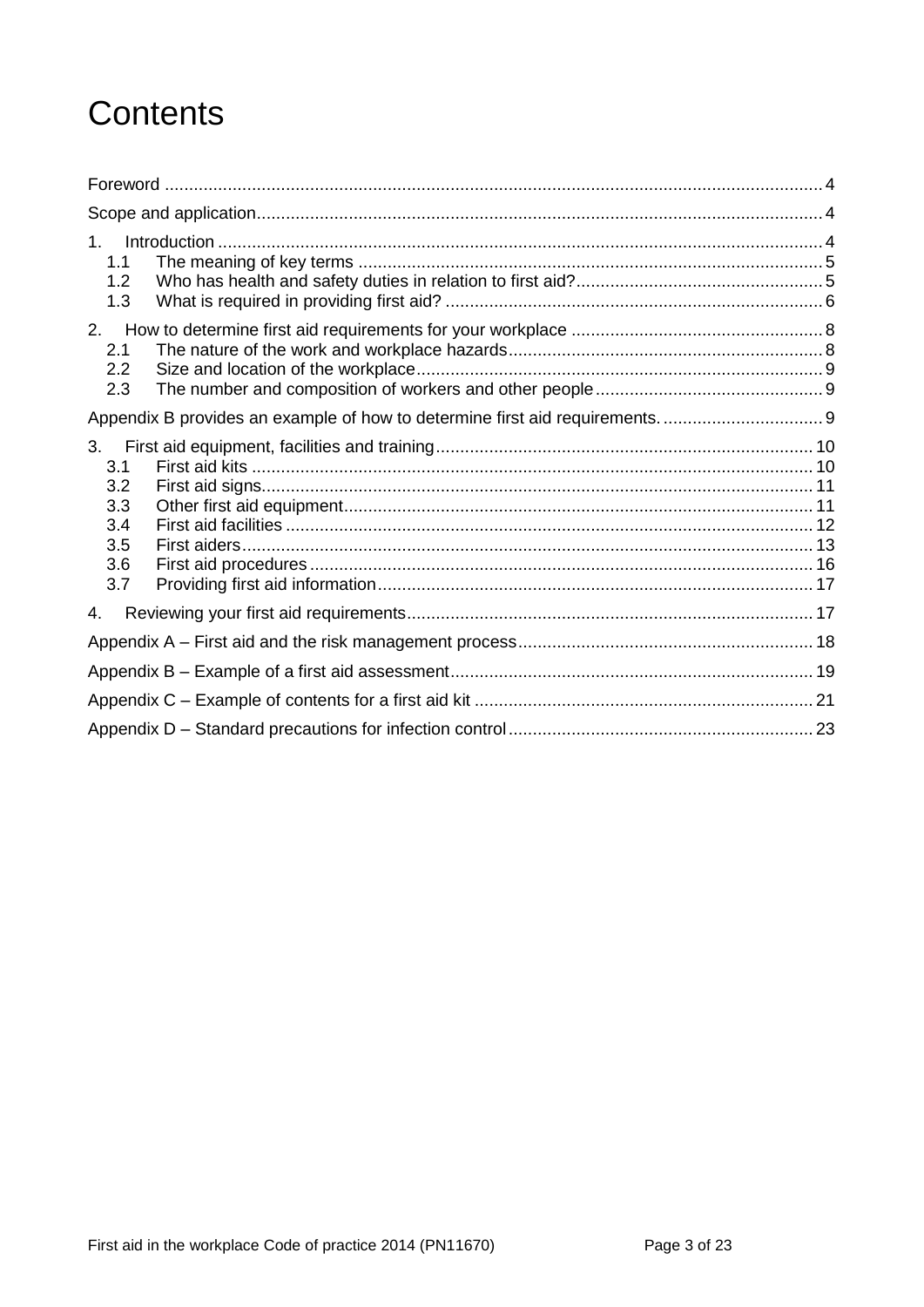## <span id="page-3-0"></span>Foreword

This code of practice on first aid in the workplace is an approved code of practice under section 274 of the *Work Health and Safety Act 2011* (the WHS Act).

An approved code of practice is a practical guide to achieving the standards of health, safety and welfare required under the WHS Act and the *Work Health and Safety Regulation 2011* (the WHS Regulation).

From 1 July 2018 duty holders are required to comply either with an approved code of practice under the WHS Act or follow another method, such as a technical or an industry standard, if it provides an equivalent or higher standard of work health and safety to the standard required in the code.

A code of practice applies to anyone who has a duty of care in the circumstances described in the code. In most cases, following an approved code of practice would achieve compliance with the health and safety duties in the WHS Act, in relation to the subject matter of the code. Like Regulations, codes of practice deal with particular issues and do not cover all hazards or risks that may arise. The health and safety duties require duty holders to consider all risks associated with work, not only those for which Regulations and codes of practice exist.

Codes of practice are admissible in court proceedings under the WHS Act and WHS Regulation. Courts may regard a code of practice as evidence of what is known about a hazard, risk or control and may rely on the code in determining what is reasonably practicable in the circumstances to which the code relates.

An inspector may refer to an approved code of practice when issuing an improvement or prohibition notice. This may include issuing an improvement notice for failure to comply with a code of practice where equivalent or higher standards of work health and safety have not been demonstrated.

## <span id="page-3-1"></span>Scope and application

This code provides practical guidance for persons conducting a business or undertaking on how to comply with duties under the WHS Act and WHS Regulations to provide adequate first aid facilities in the workplace. It includes information on first aid kits, procedures, facilities and training for first aiders.

This code applies to all types of work and all workplaces covered by the WHS Act, including workplaces that are outdoors, mobile or remote.

#### **How to use this code of practice**

In providing guidance, the word 'should' is used in this code to indicate a recommended course of action, while 'may' is used to indicate an optional course of action.

This code also includes various references to provisions of the WHS Act and WHS Regulations which set out the legal requirements. These references are not exhaustive. The words 'must', 'requires' or 'mandatory' indicate that a legal requirement exists and must be complied with.

## <span id="page-3-2"></span>1. Introduction

Providing immediate and effective first aid to workers or others who have been injured or become ill at the workplace may reduce the severity of the injury or illness and promote recovery. In some cases, it could mean the difference between life and death.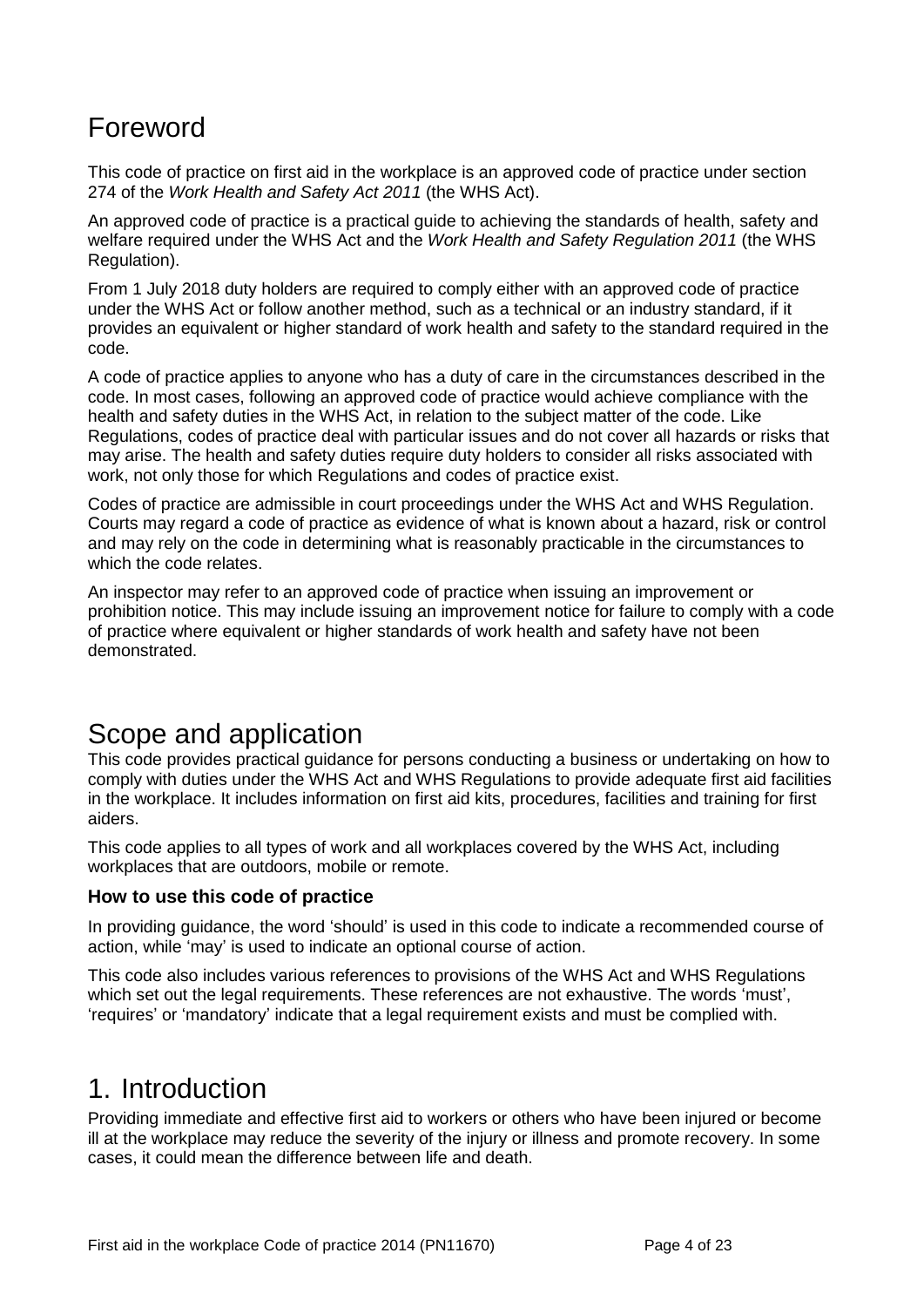### <span id="page-4-0"></span>1.1 The meaning of key terms

**First aid** is the immediate treatment or care given to a person suffering from an injury or illness until more advanced care is provided or the person recovers.

**First aider** is a person who has successfully completed a nationally accredited training course or an equivalent level of training that has given them the competencies required to administer first aid.

**First aid equipment** includes first aid kits and other equipment used to treat injuries and illnesses.

**First aid facilities** include first aid rooms, health centres, clean water supplies and other facilities needed for administering first aid.

**High risk workplace** means a workplace where workers are exposed to hazards that could result in serious injury or illness and would require first aid. Examples of workplaces that may be considered high risk are ones in which workers:

- use hazardous machinery (e.g. mobile plant, chainsaws, power presses and lathes)
- use hazardous substances (e.g. chemical manufacture, laboratories, horticulture, petrol stations and food manufacturing)
- are at risk of falls that could result in serious injury (e.g. construction and stevedoring)
- carry out hazardous forms of work (e.g. working in confined spaces, welding, demolition, electrical work and abrasive blasting)
- are exposed to the risk of physical violence (e.g. working alone at night, cash handling or having customers who are frequently physically aggressive)
- work in or around extreme heat or cold (e.g. foundries and prolonged outdoor work in extreme temperatures).

**Low risk workplace** means a workplace where workers are not exposed to hazards that could result in serious injury or illness such as offices, shops or libraries. Potential work related injuries and illnesses requiring first aid would be minor in nature.

### <span id="page-4-1"></span>1.2 Who has health and safety duties in relation to first aid?

A **person conducting a business or undertaking** has the primary duty under the WHS Act to ensure, so far as is reasonably practicable, that workers and other persons are not exposed to health and safety risks arising from the business or undertaking.

The WHS Regulations place specific obligations on a person conducting a business or undertaking in relation to first aid, including requirements to:

- provide first aid equipment and ensure each worker at the workplace has access to the equipment
- ensure access to facilities for the administration of first aid
- ensure that an adequate number of workers are trained to administer first aid at the workplace or that workers have access to an adequate number of other people who have been trained to administer first aid.

A person conducting a business or undertaking may not need to provide first aid equipment or facilities if these are already provided by another duty holder at the workplace and they are adequate and easily accessible at the times that the workers carry out work.

**Officers**, such as company directors, have a duty to exercise due diligence to ensure that the business or undertaking complies with the WHS Act and WHS Regulations. This includes taking reasonable steps to ensure that the business or undertaking has and uses appropriate resources and processes to eliminate or minimise risks to health and safety.

**Workers** have a duty to take reasonable care for their own health and safety and must not adversely affect the health and safety of other persons. Workers must comply with any reasonable instruction and cooperate with any reasonable policy or procedure relating to health and safety at the workplace, such as procedures for first aid and for reporting injuries and illnesses.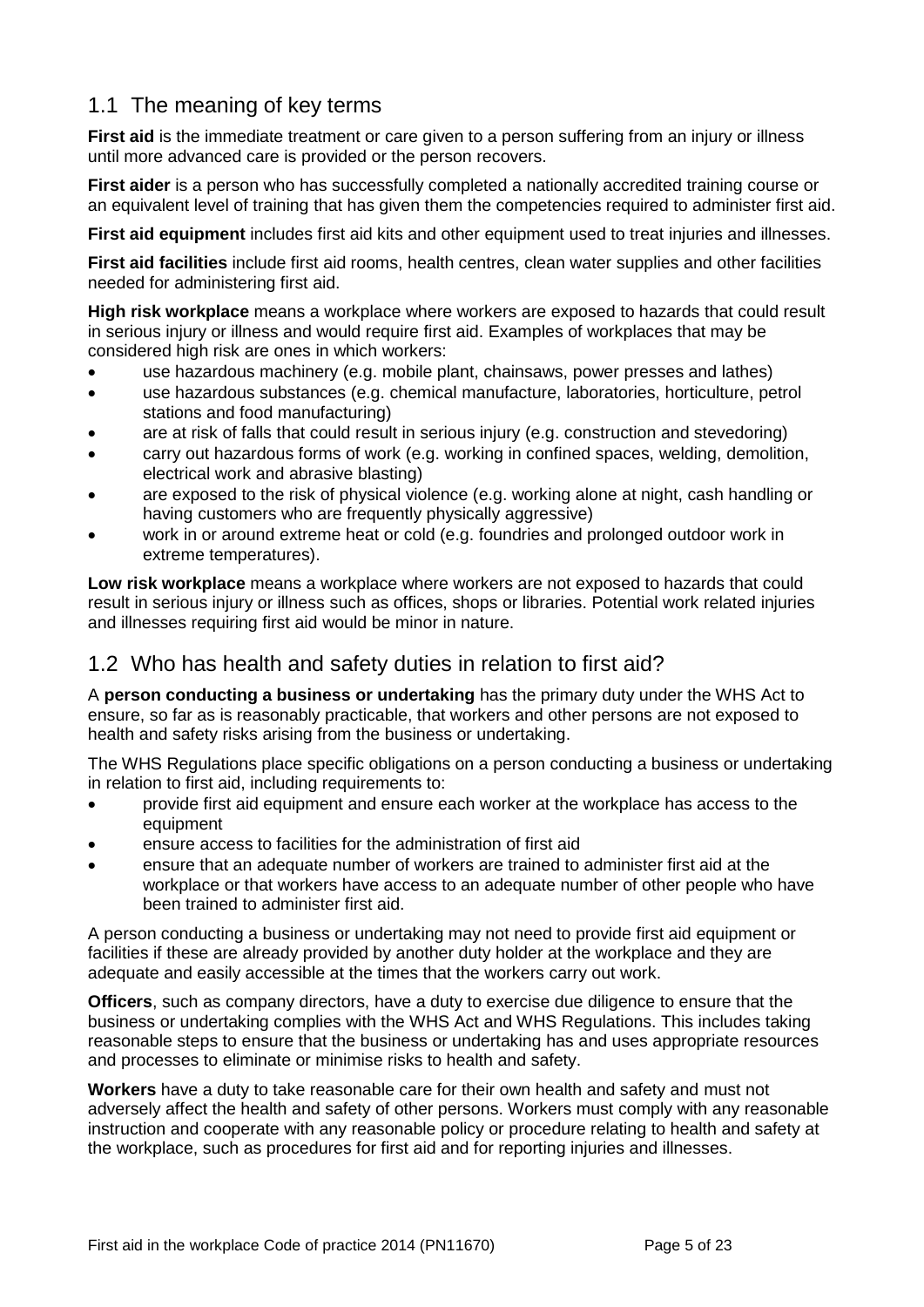### <span id="page-5-0"></span>1.3 What is required in providing first aid?

First aid requirements will vary from one workplace to the next, depending on the nature of the work, the type of hazards, the workplace size and location, as well as the number of people at the workplace. These factors must be taken into account when deciding what first aid arrangements need to be provided.

This code provides information on using a risk management approach to tailor first aid that suits the circumstances of your workplace, while also providing guidance on the number of first aid kits, their contents and the number of trained first aiders that are appropriate for some types of workplaces.

The risk management approach involves the following four steps (summarised in Appendix A):

- Identifying hazards that could result in work-related injury or illness.
- Assessing the type, severity and likelihood of injuries and illness.
- Providing the appropriate first aid equipment, facilities and training.
- Reviewing your first aid requirements on a regular basis or as circumstances change.

Guidance on the general risk management process is available in the [How to manage work health](https://www.worksafe.qld.gov.au/__data/assets/pdf_file/0003/58170/Manage-WHS-risks-COP-2011.pdf)  [and safety risks code of practice](https://www.worksafe.qld.gov.au/__data/assets/pdf_file/0003/58170/Manage-WHS-risks-COP-2011.pdf)*.*

#### **Consulting your workers**

Consultation involves sharing of information, giving workers a reasonable opportunity to express views and taking those views into account before making decisions on health and safety matters.

**WHS Act section. 47:** A person conducting a business or undertaking must consult, so far as is reasonably practicable, with workers who carry out work for the business or undertaking who are (or likely to be) directly affected by a work health and safety matter.

**WHS Act section. 48:** If the workers are represented by a health and safety representative, the consultation must involve that representative.

You must consult your workers when making decisions about what facilities are needed, including those required for administering first aid. Consultation should include:

- the number, location and contents of first aid kits and other equipment
- the type of first aid facilities that may be needed
- first aid procedures
- the number of first aiders.

#### **Consulting, cooperating and coordinating activities with other duty holders**

**WHS Act section. 46:** A person conducting a business or undertaking must consult, cooperate and coordinate activities with all other persons who have a work health or safety duty in relation to the same matter, so far as is reasonably practicable.

Sometimes you may have responsibility for health and safety together with other business operators who are involved in the same activities or who share the same workplace. In these situations, you should communicate with each other to find out who is doing what and work together in a cooperative and coordinated way so that all risks are eliminated or minimised so far as is reasonably practicable.

For example, if you provide labour hire workers as part of your business you have a duty of care as well as the host business. In these situations, you must discuss the hazards and risks associated with the work and ensure the host business has appropriate first aid arrangements that your workers can access.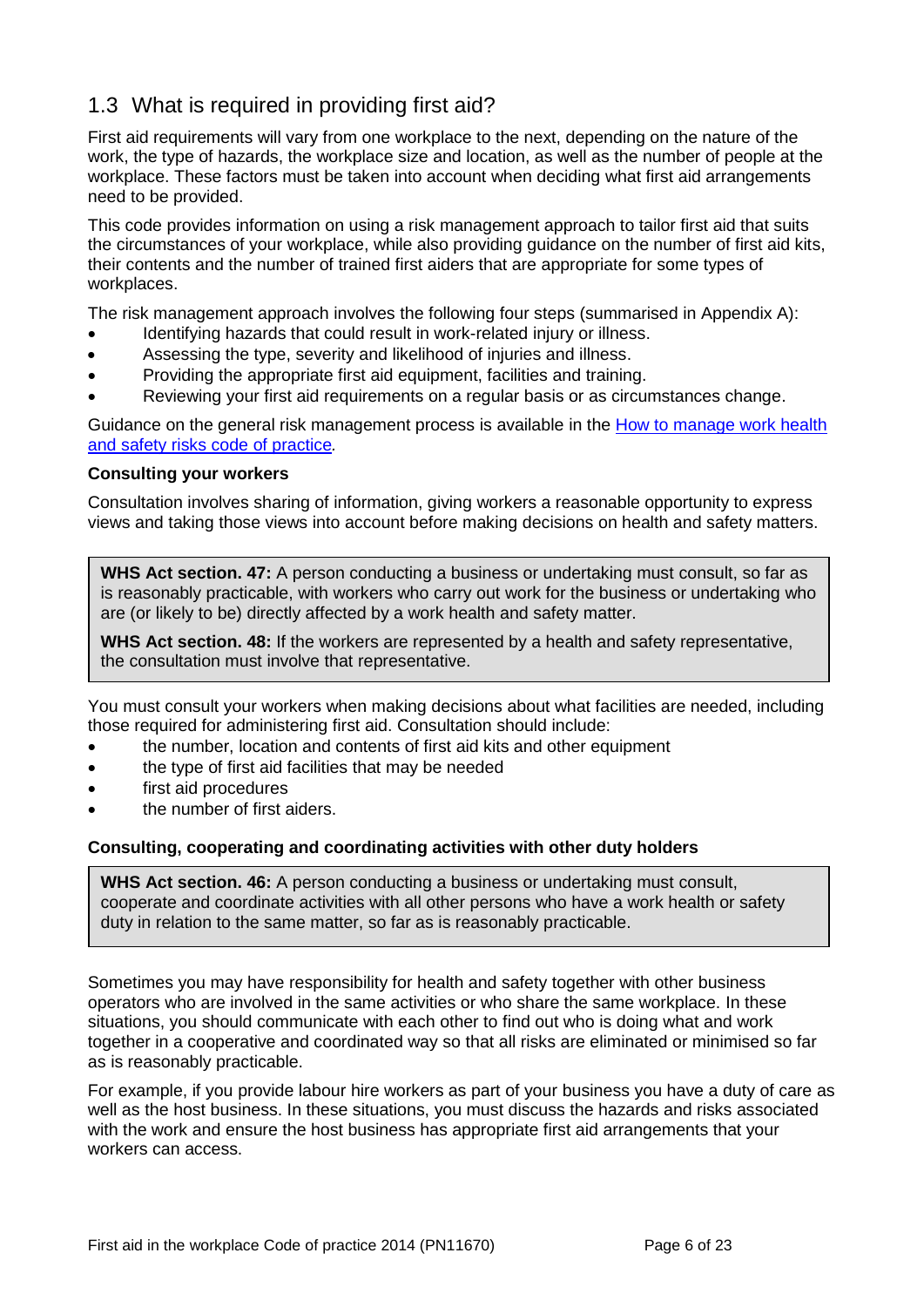If you share your workplace with other businesses that have workers trained in administering first aid, you may be able to ensure that your workers have access to them instead of training your own workers. In these circumstances, it will be necessary to:

- consult the other business operators to work out what first aid arrangements are needed
- cooperate with each other in sharing first aid equipment and facilities
- coordinate access to the first aiders.

Further guidance on consultation is in the *[Work health and safety consultation, co-operation and](https://www.worksafe.qld.gov.au/__data/assets/pdf_file/0020/58205/WHS-consultation-coop-coord-COP-2011.pdf)  co-ordination [code of practice.](https://www.worksafe.qld.gov.au/__data/assets/pdf_file/0020/58205/WHS-consultation-coop-coord-COP-2011.pdf)*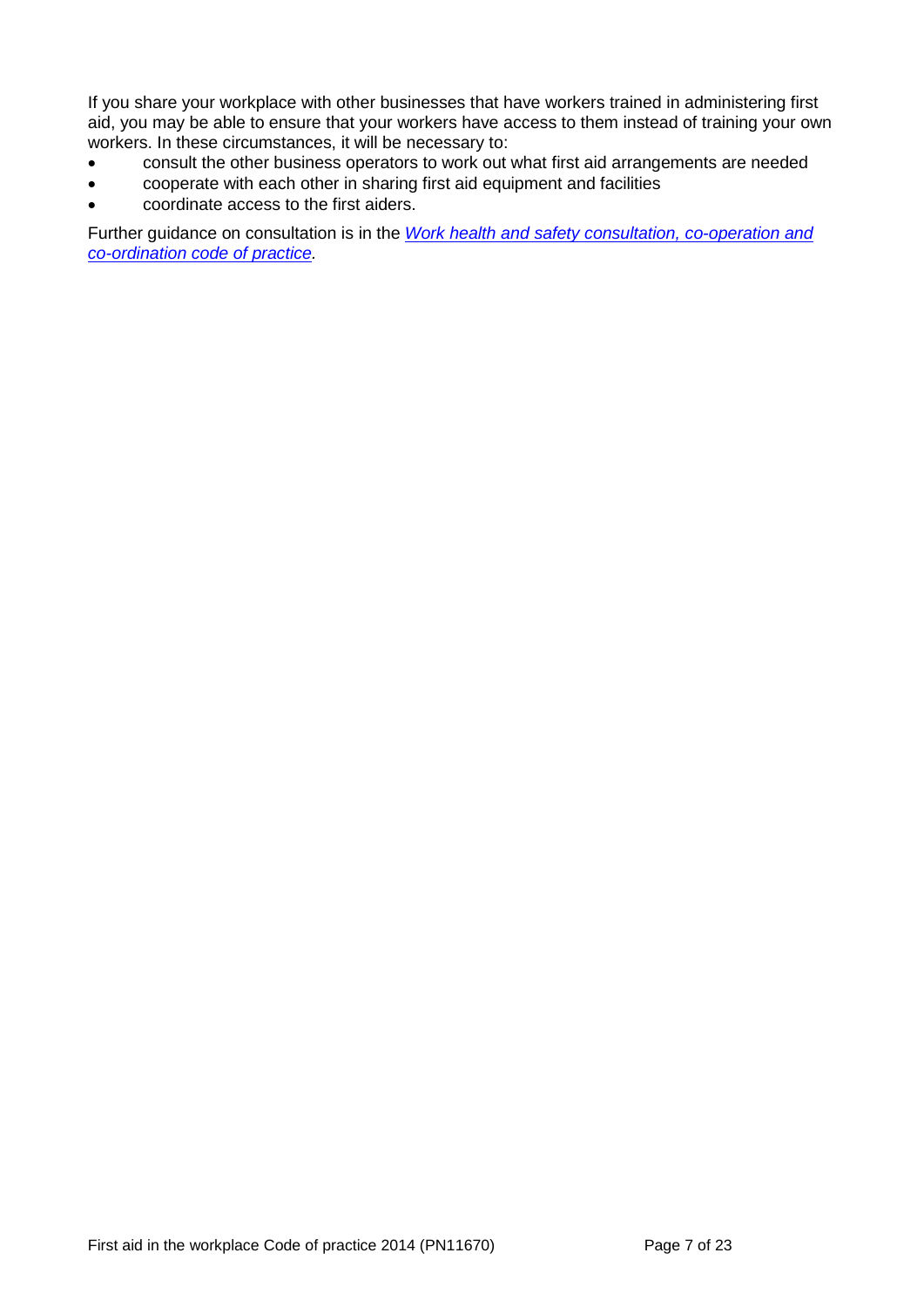## <span id="page-7-0"></span>2. How to determine first aid requirements for your workplace

**WHS Regulation section 42:** When considering how to provide first aid, a person conducting a business or undertaking must consider all relevant matters including:

- the nature of the work being carried out at the workplace
- the nature of the hazards at the workplace
- the size, location and nature of the workplace
- the number and composition of the workers at the workplace.

### <span id="page-7-1"></span>2.1 The nature of the work and workplace hazards

Certain work environments have greater risks of injury and illness due to the nature of work being carried out and the nature of the hazards at the workplace. For example, factories, motor vehicle workshops and forestry operations have a greater risk of injury that would require immediate medical treatment than offices or libraries. These workplaces will therefore require different first aid arrangements.

| <b>Hazard</b>               | <b>Potential harm</b>                                                                                                                                                                          |
|-----------------------------|------------------------------------------------------------------------------------------------------------------------------------------------------------------------------------------------|
| <b>Manual tasks</b>         | Overexertion can cause muscular strain.                                                                                                                                                        |
| Working at height           | Slips, trips and falls can cause fractures, bruises, lacerations,<br>dislocations, concussion.                                                                                                 |
| Electricity                 | Potential ignition source could cause injuries from fire.<br>Exposure to live electrical wires can cause shock, burns and<br>cardiac arrest.                                                   |
| Machinery and equipment     | Being hit by moving vehicles, or being caught by moving parts of<br>machinery can cause fractures, amputation, bruises, lacerations,<br>dislocations.                                          |
| <b>Hazardous chemicals</b>  | Toxic or corrosive chemicals may be inhaled, contact skin or<br>eyes causing poisoning, chemical burns, irritation.<br>Flammable chemicals could result in injuries from fire or<br>explosion. |
| <b>Extreme temperatures</b> | Hot surfaces and materials can cause burns. Exposure to heat<br>can cause heat stress and fatigue. Exposure to extreme cold<br>can cause hypothermia and frost bite.                           |
| Radiation                   | Welding arc flashes, ionizing radiation and lasers can cause<br>burns.                                                                                                                         |
| Violence                    | Behaviours including intimidation and physical assault can<br>cause nausea, shock and physical injuries.                                                                                       |
| Biological                  | Infection, allergic reactions.                                                                                                                                                                 |
| Animals                     | Bites, stings, kicks, scratches.                                                                                                                                                               |

**Table 1**: Injuries associated with common workplace hazards that may require first aid

Records of injuries, illnesses, 'near miss' incidents and other information that has already been obtained to assist in controlling risks at the workplace will be useful to make appropriate decisions about first aid.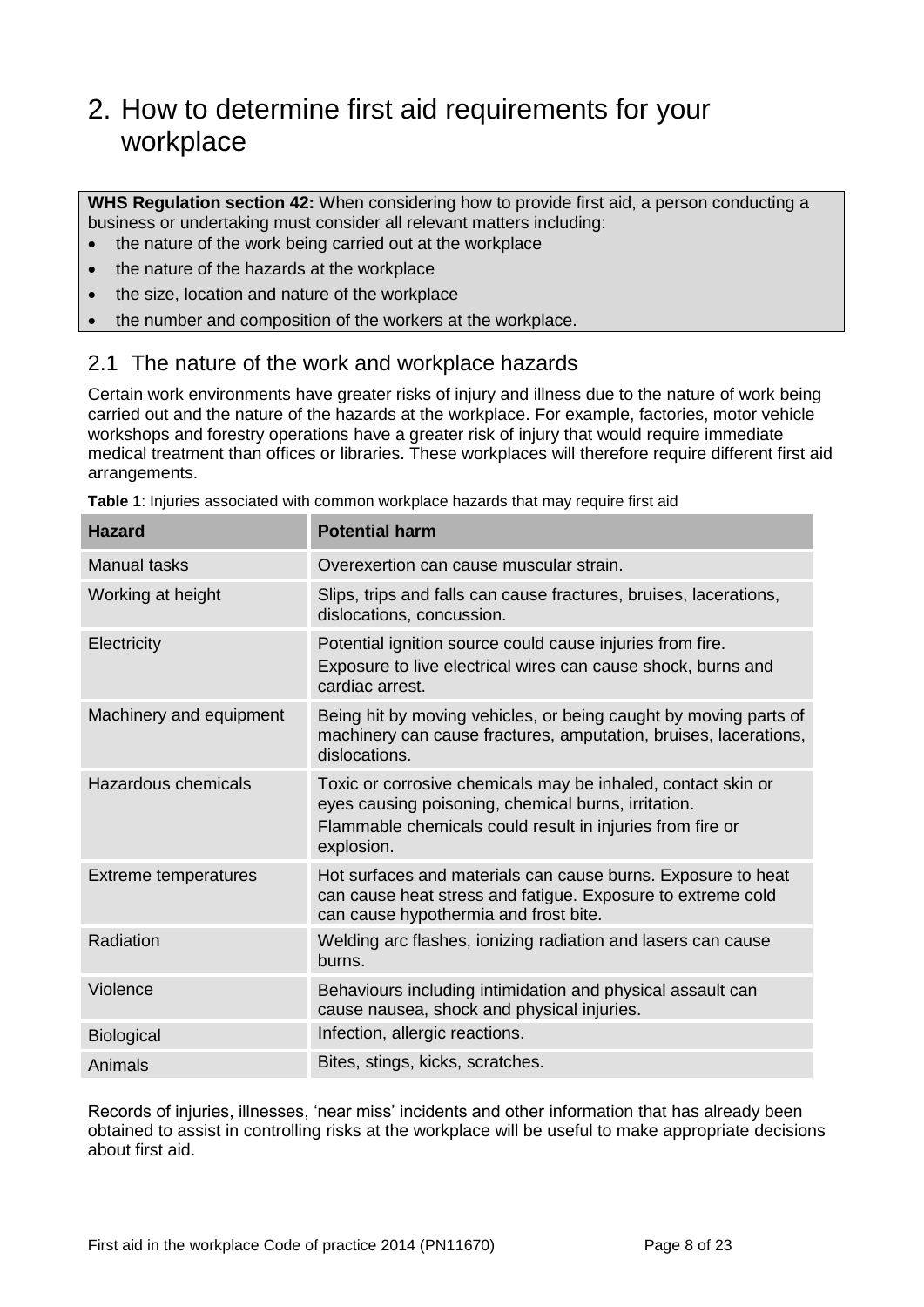You should check the safety data sheets (SDS) for any hazardous chemicals that are handled, used or stored at your workplace. The SDS provides information about the chemical, possible health effects, controls that may be used to reduce exposure and first aid requirements.

Manufacturers, importers and suppliers of hazardous chemicals have a duty under the WHS Regulations to ensure that the current SDS is provided to a person at the workplace if the person asks for it.

### <span id="page-8-0"></span>2.2 Size and location of the workplace

In relation to the size and location of the workplace, you should take into account:

- the distance between different work areas
- the response times for emergency services.

First aid equipment and facilities should be located at convenient points and in areas where there is a higher risk of an injury or illness occurring.

A large workplace may require first aid to be available in more than one location if:

- work is being carried out a long distance from emergency services
- small numbers of workers are dispersed over a wide area
- access to a part of the workplace is difficult
- the workplace has more than one floor level.

Where there are separate work areas (e.g. a number of buildings on a site or multiple floors in an office building), it may be appropriate to locate first aid facilities centrally and provide first aid kits in each work area. This may include portable first aid kits in motor vehicles and other separate work areas.

The distance of the workplace from ambulance services, hospital and medical centres should be taken into account when determining your first aid requirements. For example, if life-threatening injuries or illnesses could occur and timely access to emergency services cannot be assured, a person trained in more advanced first aid techniques (such as the provision of oxygen) will be needed.

Additional first aid considerations may be necessary for workers in remote or isolated areas. For example, where access is difficult due to poor roads or weather conditions, arrangements may need to include aerial evacuation.

In minimising the risks to health and safety associated with remote or isolated work, you must provide a system of work that includes effective communication with the worker. This will assist in enabling an immediate response in an emergency. Further guidance about working in remote or isolated areas is available in the *Managing the work environment and facilities code of practice.*

## <span id="page-8-1"></span>2.3 The number and composition of workers and other people

When considering the size of your workforce, you should include any contractors, subcontractors, and volunteers you engage. This may mean the size of your workforce may vary over time. For the purposes of deciding who requires access to first aid, you should consider the maximum number of workers that you may engage at any one time. Generally, a larger workforce requires more first aid resources.

You should also consider:

- the particular needs of workers who have a disability or a known health concern
- others at your workplace who are not your workers (e.g. students in workplaces such as schools, members of the public in places of entertainment, fairgrounds and shopping centres).

<span id="page-8-2"></span>Appendix B provides an example of how to determine first aid requirements.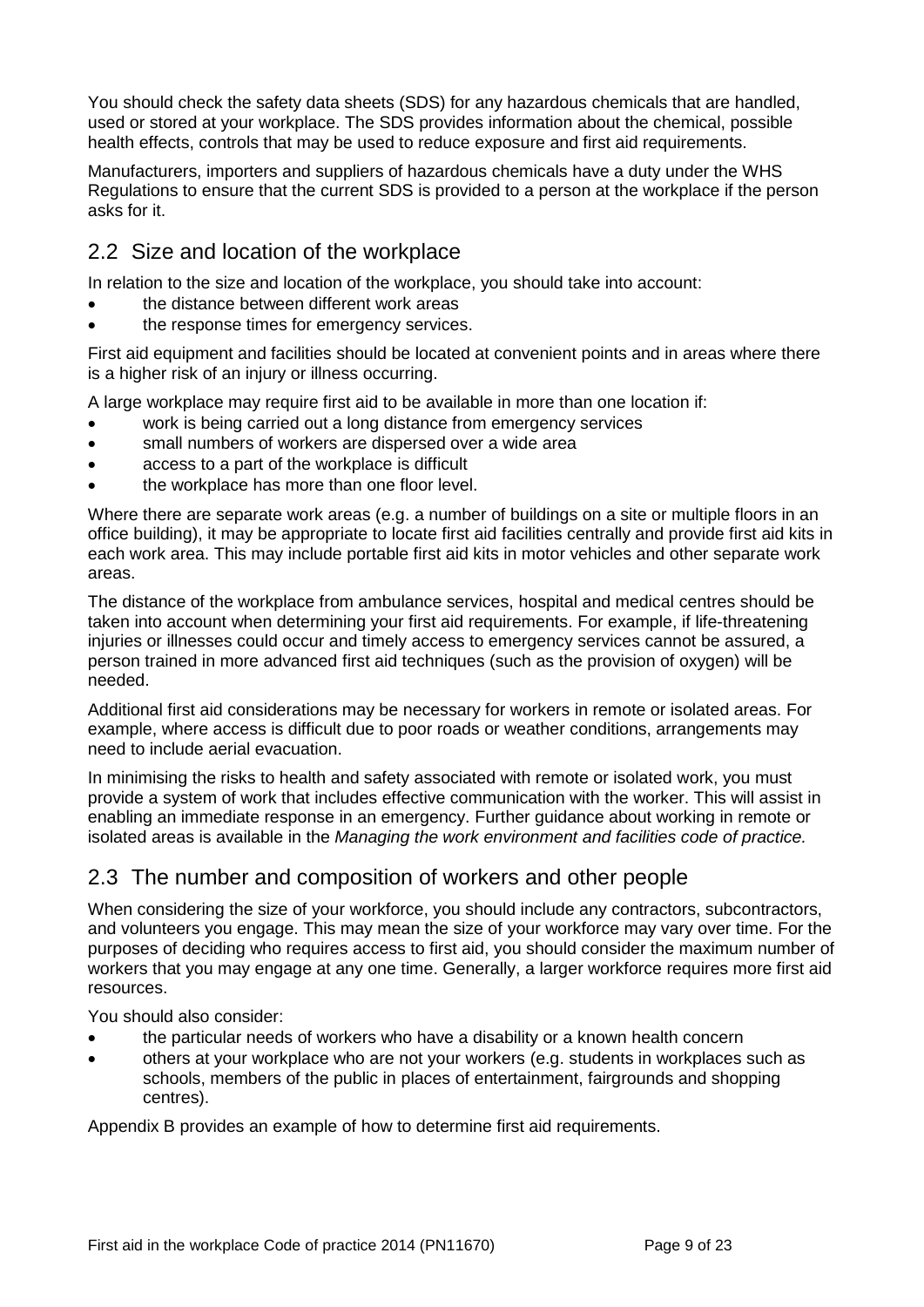## <span id="page-9-0"></span>3. First aid equipment, facilities and training

The information provided in this chapter may be used as a guide to determine the appropriate first aid equipment, facilities, first aiders and procedures needed in various workplaces.

First aid equipment, facilities and first aiders must be accessible to workers whenever they work, including those working night shifts or overtime.

### <span id="page-9-1"></span>3.1 First aid kits

All workers must be able to access a first aid kit. This will require at least one first aid kit to be provided at their workplace.

#### **Contents**

The first aid kit should provide basic equipment for administering first aid for injuries including:

- cuts, scratches, punctures, grazes and splinters
- muscular sprains and strains
- minor burns
- amputations and/or major bleeding wounds
- broken bones
- eve injuries
- shock.

The contents of first aid kits should be based on a risk assessment. For example, there may be higher risk of eye injuries and a need for additional eye pads in a workplace where:

- chemical liquids or powders are handled in open containers
- spraying, hosing or abrasive blasting operations are carried out
- there is any possibility of flying particles causing eye injuries
- there is a risk of splashing or spraying of infectious materials
- welding, cutting or machining operations are carried out.

Additional equipment may be needed for serious burns and remote workplaces.

The recommended content of a typical first aid kit and information on additional equipment is provided in Appendix C.

#### **Design of kits**

First aid kits can be any size, shape or type to suit your workplace, but each kit should:

- be large enough to contain all the necessary items
- be immediately identifiable with a white cross on green background that is prominently displayed on the outside
- contain a list of the contents for that kit
- be made of material that will protect the contents from dust, moisture and contamination.

#### **Location**

In the event of a serious injury or illness, quick access to the kit is vital. First aid kits should be kept in a prominent, accessible location and able to be retrieved promptly. Access should also be ensured in security-controlled workplaces. First aid kits should be located close to areas where there is a higher risk of injury or illness. For example, a school with a science laboratory or carpentry workshop should have first aid kits located in these areas. If the workplace occupies several floors in a multi-storey building, at least one kit should be located on every second floor. Emergency floor plans displayed in the workplace should include the location of first aid kits.

A portable first aid kit should be provided in the vehicles of mobile workers if that is their workplace (e.g. couriers, taxi drivers, sales representatives, bus drivers and inspectors). These kits should be safely located so as not to become a projectile in the event of an accident.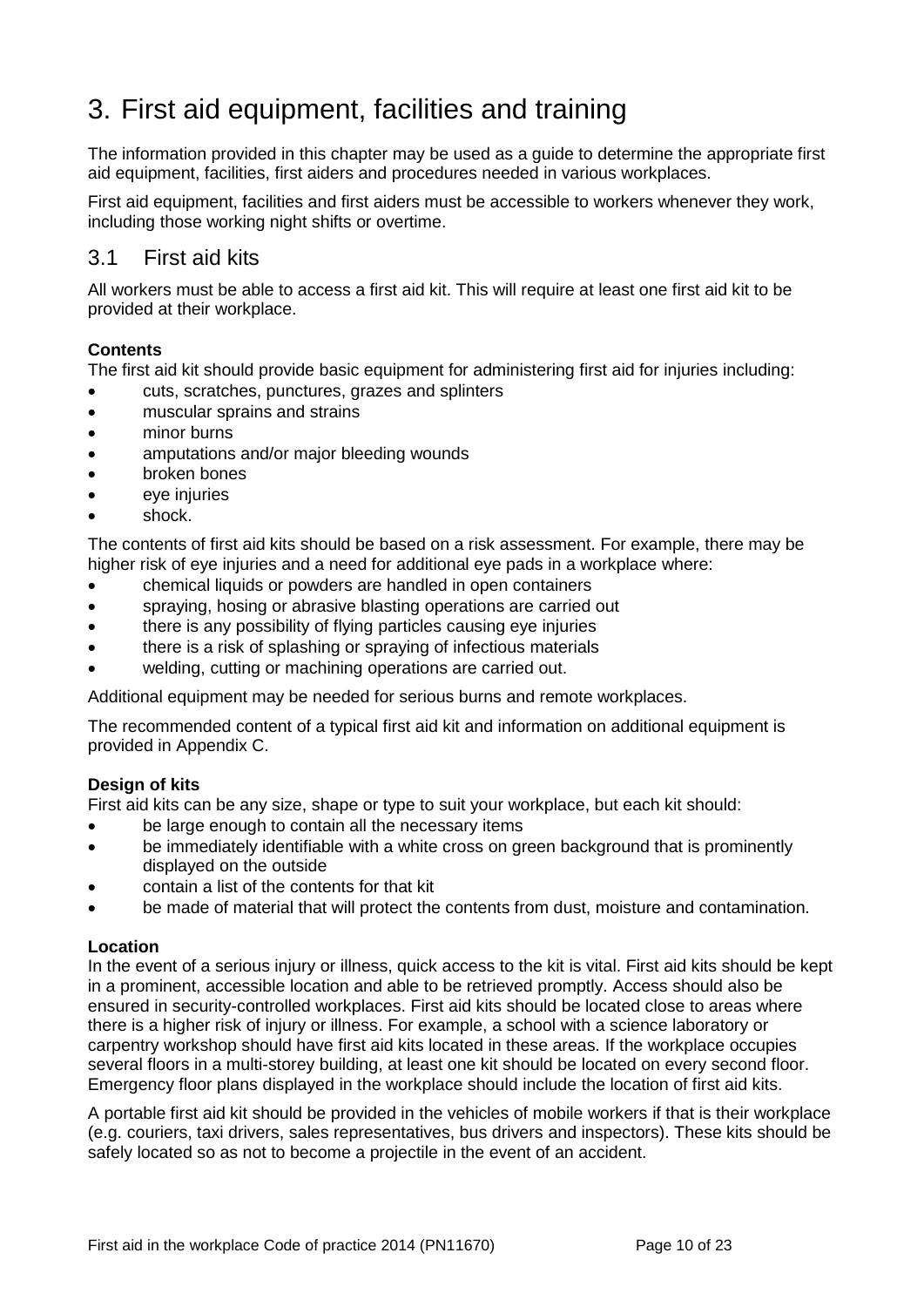#### **Restocking and maintaining kits**

A person in the workplace should be nominated to maintain the first aid kit (usually a first aid officer) and should:

- monitor access to the first aid kit and ensure any items used are replaced as soon as practicable after use
- undertake regular checks (after each use or, if the kit is not used, at least once every 12 months) to ensure the kit contains a complete set of the required items (an inventory list in the kit should be signed and dated after each check)
- ensure that items are in good working order, have not deteriorated and are within their expiry dates and that sterile products are sealed and have not been tampered with.

### <span id="page-10-0"></span>3.2 First aid signs

Displaying well-recognised, standardised first aid signs will assist in easily locating first aid equipment and facilities. Further information on the design and use of signs is available in AS 1319 - *Safety Signs for the Occupational Environment*.

### <span id="page-10-1"></span>3.3 Other first aid equipment

In addition to first aid kits, you should consider whether any other first aid equipment is necessary to treat the injuries or illnesses that could occur as a result of a hazard at your workplace.

#### **Automated external defibrillators**

Providing an automated external defibrillator can reduce the risk of fatality from cardiac arrest and is a useful addition for workplaces where there is a risk of electrocution or where there are large numbers of members of the public. Automated external defibrillators are designed to

be used by trained or untrained persons. They should be located in an area that is clearly visible,



#### **Eye wash and shower equipment**

Eye wash and shower equipment may be permanently fixed or portable, depending on the workplace. Eye wash equipment should be provided where there is a risk of hazardous chemicals or infectious substances causing eye injuries.

Immediate access should be provided to shower equipment in workplaces where there is a risk of:

- exposure to hazardous chemicals resulting in skin absorption or contamination from infectious substances
- serious burns to a large area of the face or body (including chemical or electrical burns or burns that are deep, in sensitive areas or greater than a 20 cent piece).

Shower facilities can consist of:

- an appropriate deluge facility
- a permanently rigged hand-held shower hose
- a portable plastic or rubber shower hose that is designed to be easily attached to a tap spout—for small, relatively low risk workplaces where a fixed deluge facility would not be reasonably practicable but the risk of serious burns is still foreseeable (e.g. a fish and chip shop).

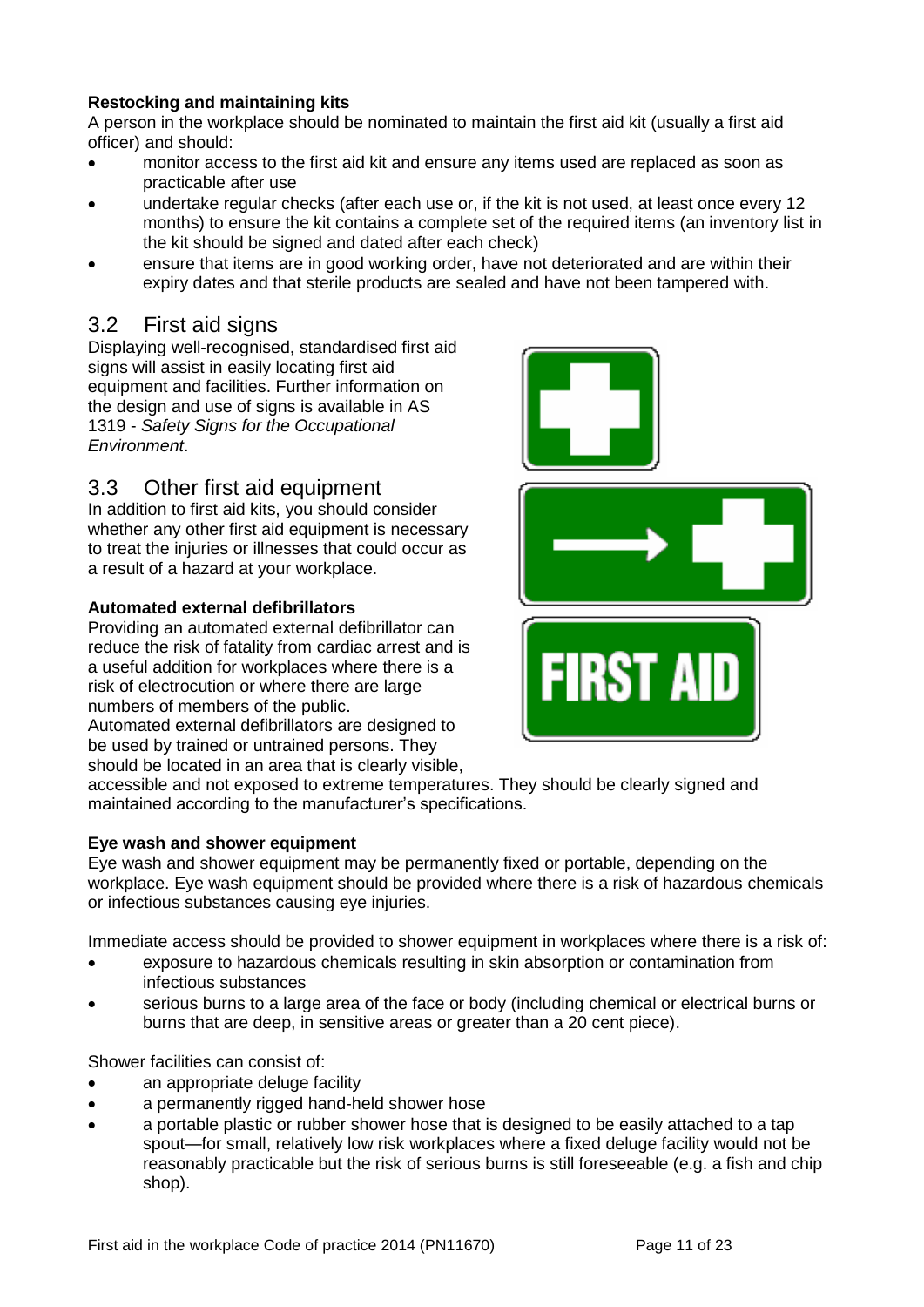Portable, self-contained eye wash or shower units have their own flushing fluid which needs to be refilled or replaced after use. Further guidance is available in AS 4775 – *Emergency eyewash and shower equipment*.

## <span id="page-11-0"></span>3.4 First aid facilities

A risk assessment will help determine the type of first aid facilities needed. For example, a clean, quiet area within the workplace that affords privacy to an injured or ill person may be suitable and practicable for some workplaces.

Access to a telephone for contacting emergency services or an emergency call system should be provided as part of all first aid facilities.

#### **First aid rooms**

A first aid room should be established at the workplace if a risk assessment indicates that it would be difficult to administer appropriate first aid unless a first aid room is provided.

For example, workers who carry out work at workplaces where there is a higher risk of serious injury or illness occurring that would not only require immediate first aid, but also further treatment by an emergency service, may benefit from having access to a dedicated first aid room.

A first aid room is recommended for:

- low risk workplaces with 200 workers or more
- high risk workplaces with 100 workers or more.

The contents of a first aid room should suit the hazards that are specific to the workplace. The location and size of the room should allow easy access and movement of injured people who may need to be supported or moved by stretcher or wheelchair.

The following items should be provided in the room:

- a first aid kit appropriate for the workplace
- hygienic hand cleanser and disposable paper towels
- an examination couch with waterproof surface and disposable sheets
- a cupboard for storage
- a container with disposable lining for soiled waste
- a container for the safe disposal of sharps
- a bowl or bucket (minimum two litres capacity)
- electric power points
- a chair and a table or desk
- a telephone and/or emergency call system
- the names and contact details of first aiders and emergency organisations.

A first aid room should:

- be located within easy access to a sink with hot and cold water (where this is not provided in the room) and toilet facilities
- offer privacy via screening or a door
- have entrances and corridors leading to and from the first aid room that are wide enough to permit transport of injured or ill persons supported by a stretcher, wheelchair and carrying chair, and other people
- be well lit and ventilated
- have an appropriate floor area (refer the Building Code of Australia)
- have an entrance that is clearly marked with first aid signage.

Maintaining a first aid room should be allocated to a trained occupational first aider, except where this room is part of a health centre or hospital.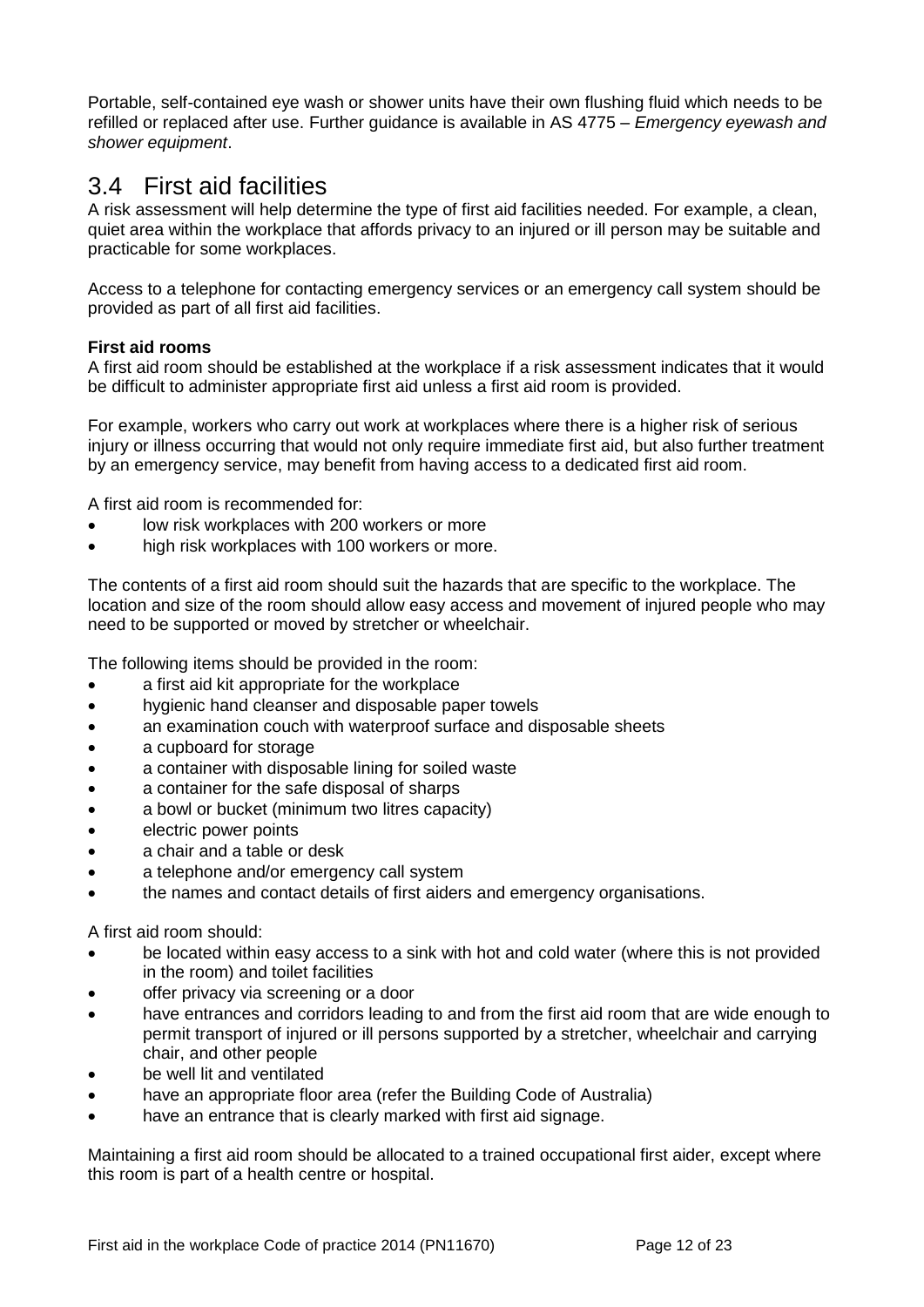#### **Health centres**

Health centres staffed by a registered health practitioner (a doctor or nurse) or paramedic can provide emergency medical treatment and cater to the types of hazards in high risk workplaces. A health centre may be established in the workplace or, if readily available, external emergency services may be used.

If a health centre is located at the workplace, the facility should:

- be self-contained
- be located at ground level where possible in a quiet, clean area that is a safe distance from hazardous operations and clear of any general thoroughfare
- be convenient and accessible to workers at the times that they work and have an entrance clearly marked with health centre signage
- have walls, floors and ceilings that are made of impervious materials and are easy to clean
- have enough space to accommodate first aid equipment.

## <span id="page-12-0"></span>3.5 First aiders

**WHS Regulation section 42:** A person conducting a business or undertaking must ensure that an adequate number of workers are trained to administer first aid at the workplace or that workers have access to an adequate number of other people who have been trained to administer first aid.

First aid in the workplace can be provided in a number of ways:

- Training one or more of your own workers to administer first aid.
- Arranging for a person who does not work for you to administer first aid to your workers provided they have been trained to do so. These may be first aiders of other businesses who share your workplace or other persons who are qualified to administer first aid. This will involve consulting, cooperating and coordinating the access arrangements with the other persons and ensuring that access is available at the times when your workers carry out work (e.g. taking into account any shift work).

#### $\bullet$ **Types of first aid training**

First aiders should hold nationally recognised statement/s of attainment issued by a registered training organisation (RTO) for the nationally endorsed first aid unit/s of competency.

The following list shows currently recognised courses provided by RTOs.

- **Maintain first aid resources and records**  covers the skills and knowledge required to maintain first aid resources and related records. This unit of competency applies to operators who are required to check the availability and condition of supplies and equipment, get resources, clean equipment, dispose of waste, store resources and manage related records. Depending on the workplace organisational structure the person might be responsible for ordering and purchasing equipment/resources or might get resources once they have been purchased. This unit of competency applies to an individual working alone or as part of a team or group and working in liaison with other shift team members. This unit of competency applies in a plant, remote facility or similar where there are first aid stations requiring monitoring.
- **Perform emergency first aid**  covers performing basic emergency first aid, EAR (expired air resuscitation) (EAR) and CPR (cardiopulmonary resuscitation).
- **Provide first aid**  describes the skills and knowledge required to provide a first aid response to a casualty. The unit applies to workers who may be required to provide a first aid response in a range of situations including community and workplace settings.
- **Provide first aid in remote situations**  describes the performance outcomes, skills and knowledge required for providing first aid to a casualty in a remote or isolated area and their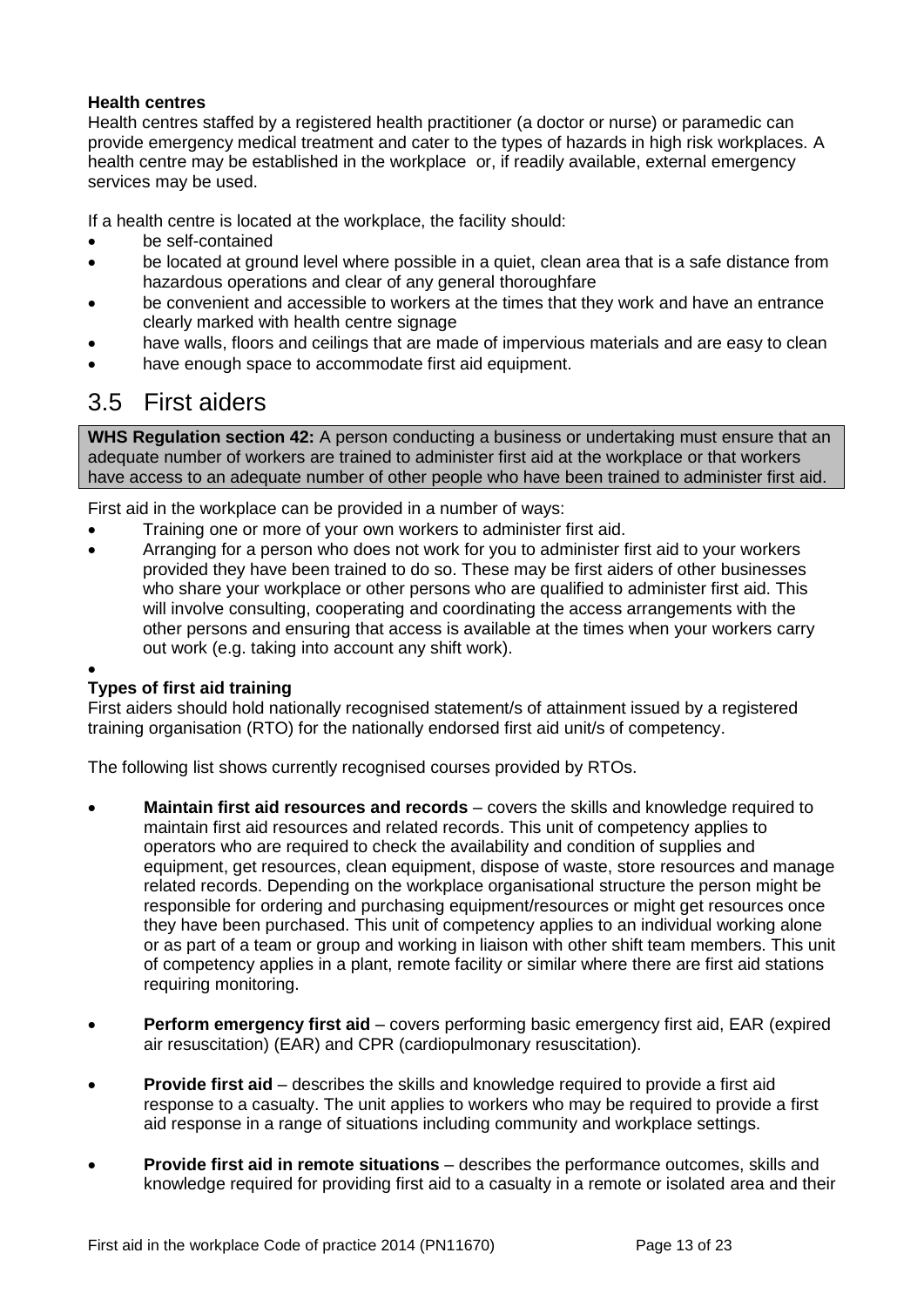management over an extended period of time until medical assistance arrives or the casualty can be evacuated. This unit applies to those who will be providing first aid in remote settings within the outdoor recreation sector. This may include those undertaking a leadership role in outdoor recreation activities, like bushwalking or other guided activities in remote locations. This may also include those working for private outdoor adventure companies, volunteer organisations, not for profit organisations or government agencies.

- **Provide first aid response in remote or isolated area** covers the skills and knowledge required, in a remote or isolated area, to provide first aid response, including life support, and to manage casualty(s) until emergency services evacuate the casualty. This unit of competency applies to operators who are required to assess the situation, manage casualty(s), provide first aid until medical or other assistance arrives while factoring in conditions and contingencies arising in a remote/isolated area.
- **Provide initial first aid response**  deals with providing essential first aid in recognising and responding to an emergency using basic life support measures. This competency applies to operators who have a first aid role as part of their job. The 'first aider' is not expected to deal with complex casualties or incidents, but to provide an initial response where first aid is required. In this unit it is assumed the 'first aider' works under supervision, either individually or as part of a team, or according to established workplace first aid procedures and policies.

#### **Additional training for first aiders**

First aiders should attend training on a regular basis to refresh their first aid knowledge and skills and to confirm their competence to provide first aid. Refresher training in CPR should be undertaken annually and first aid qualifications should be renewed every three years.

First aiders may also need to undertake additional first aid training to respond to specific situations at their workplace. For example, where workers have severe allergies, first aiders should be trained to respond to anaphylaxis if this topic has not been covered in previous first aid training.

#### **Number of trained first aiders**

The following ratios are recommended:

- Low risk workplaces one first aider for every 50 workers.
- High risk workplaces one first aider for every 25 workers.

The number and type of trained first aiders can be further refined by following the five-step guide below.

*Step 1:*

Identify the maximum number of workers at the workplace at any one time.

*Step 2:*

Consider the nature of the work being carried out at the workplace and determine if your workers are at a high risk of being exposed to hazards that could require immediate first aid treatment.

#### *Step 3:*

Determine if the workplace is remote or if access to emergency services is difficult. High risk workplaces that do not have timely access to medical and ambulance services should have at least one first aider for every 10 workers.

#### *Step 4:*

Consider the variety of ways that your workers carry out work, for example: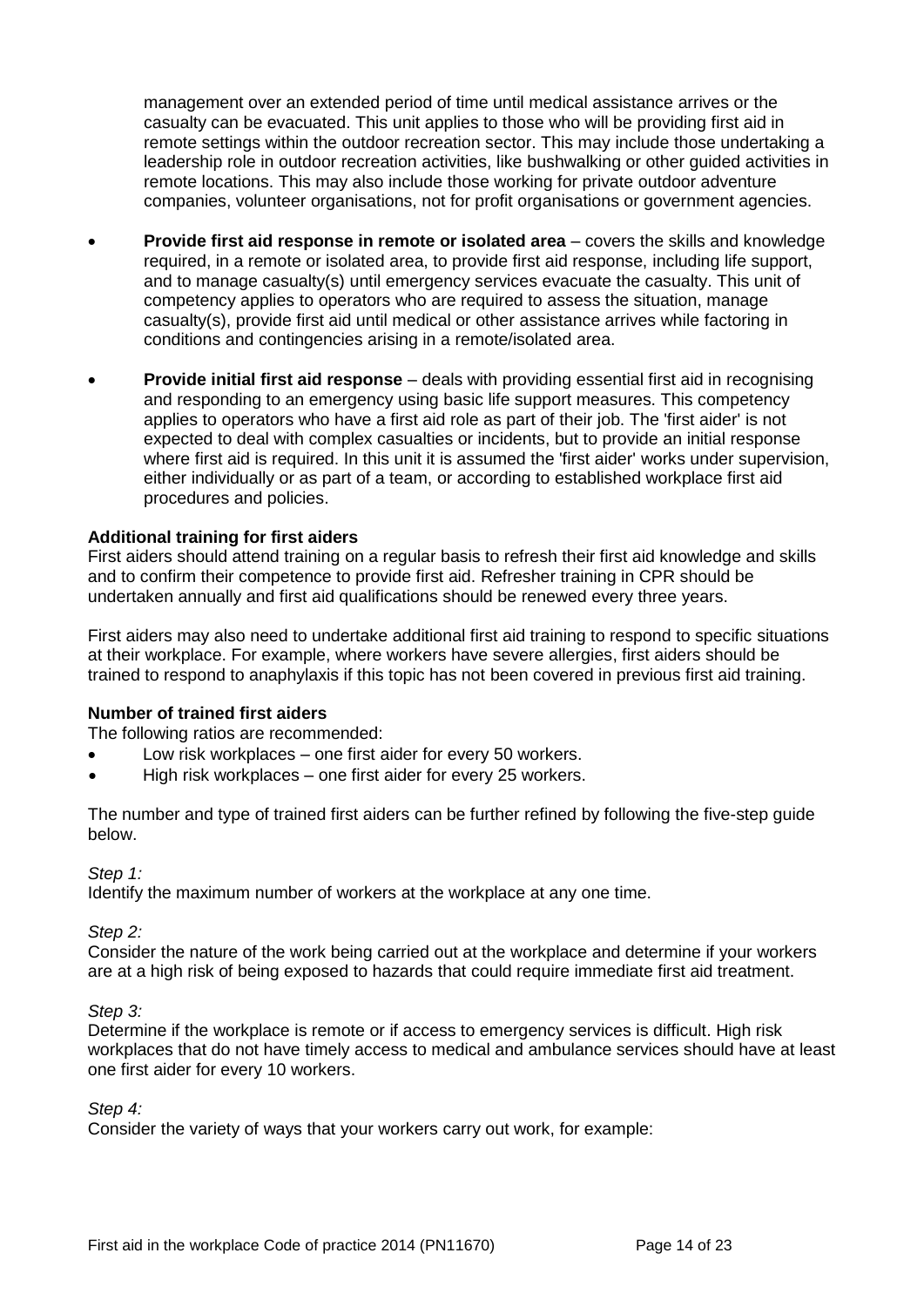- if a worker spends most, if not all, of their time working alone and in transit that is their workplace is their vehicle and the places they visit in the course of their work (e.g. couriers, taxi drivers, sales representatives, door-to-door charity collectors and inspectors)
- if a worker's location varies on a regular basis and they often work without supervision (e.g. tradespeople, construction workers in the housing industry, farm hands and cleaners)
- if a worker sometimes works alone for relatively short periods of time (e.g. when opening or closing a business for trade or working back late to meet a deadline).

In these situations, it may not be practicable to have a first aider available at all times at the workplace. However, these workers must be able to access first aid assistance, for example by ensuring they are provided with:

- an effective means of contacting emergency services or first aiders
- information, instruction and training on how to respond if a serious injury or illness occurs.

#### *Step 5:*

Before finalising the number of first aiders your workers require access to, consider if there are any other factors that indicate that your workplace needs additional first aiders, for example:

- the arrangement of work (multiple shifts or overtime)
- seasonal work, where there may be a sudden and significant increase or decrease in the number of workers
- where there are large numbers of other persons present on a regular basis (e.g. schools, shopping centres, hotels and function centres)
- workplaces that have unique hazards such as fitness centres, amusement rides and dive schools
- access during times when a first aider is absent (e.g. annual leave).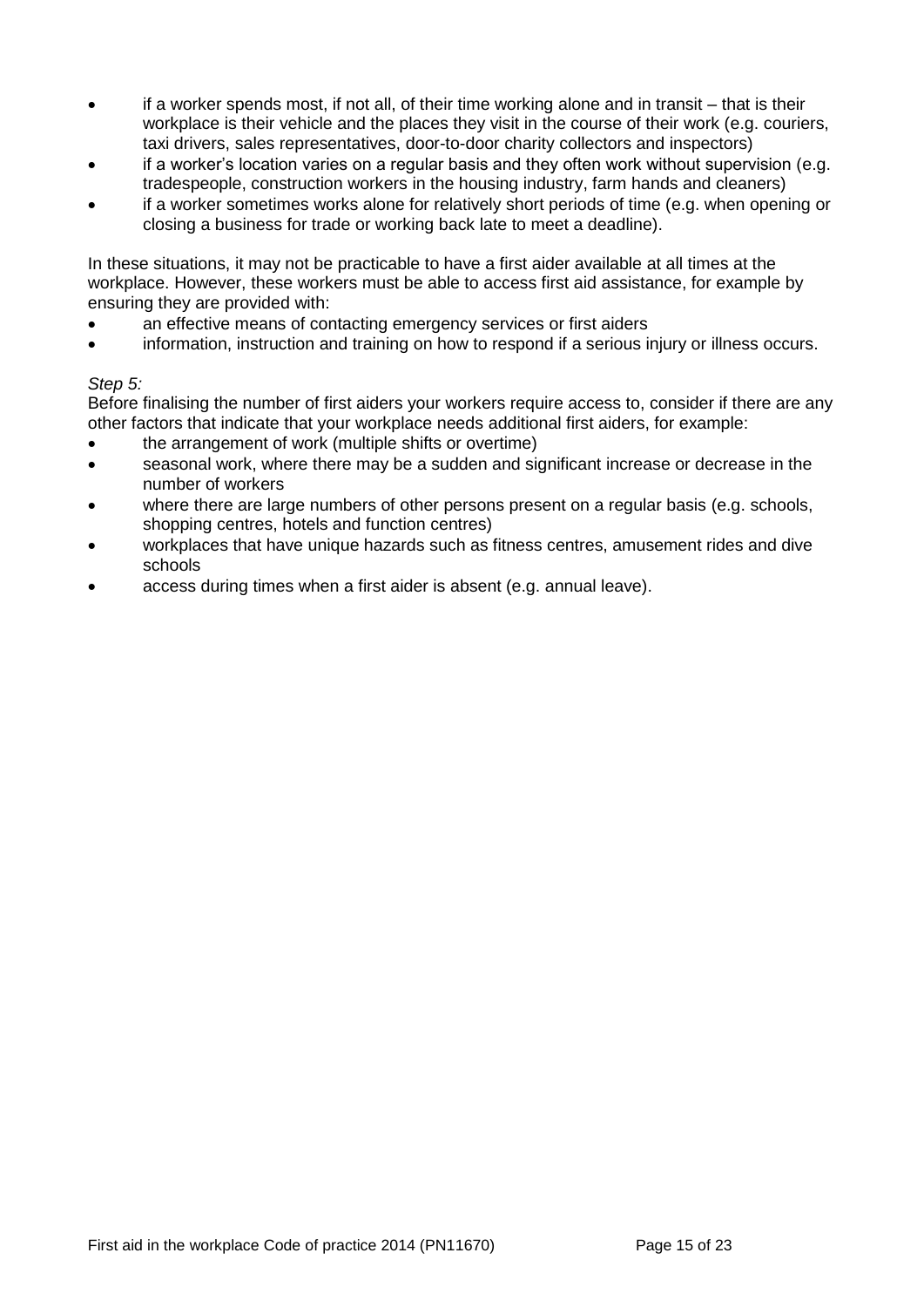## <span id="page-15-0"></span>3.6 First aid procedures

You should develop and implement first aid procedures to ensure that workers have a clear understanding of first aid in their workplace. The procedure should cover:

- the type of first aid kits and where they are located
- the location of first aid facilities such as first aid rooms
- who is responsible for the first aid kits and facilities and how frequently they should be checked and maintained
- how to establish and maintain appropriate communication systems (including equipment and procedures) to ensure rapid emergency communication with first aiders
- the communication equipment and systems to be used when first aid is required (especially for remote and isolated workers). These procedures should contain information about how to locate the communication equipment, who is responsible for the equipment and how it should be maintained
- the work areas and shifts that have been allocated to each first aider. These procedures should contain the names and contact details of each first aider
- arrangements to ensure first aiders receive appropriate training
- arrangements for ensuring that workers receive appropriate information, instruction and training in relation to first aid
- seeking information when a worker commences work about any first aid needs that may require specific treatment in a medical emergency, such as severe allergies. Information about a worker's health must be kept confidential and only provided to first aiders with the worker's consent
- how to report injuries and illnesses that may occur in the workplace
- practices to avoid exposure to blood and body substances refer to Appendix D
- what to do when a worker or other person is too injured or ill to stay at work (e.g. if they require assistance with transport to a medical service, home or somewhere else where they can rest and recover)
- access to debriefing or counselling services to support first aiders and workers after a serious workplace incident.

#### **Record-keeping**

A record of any first aid treatment given should be kept by the first aider and reported to managers on a regular basis to assist reviewing first aid arrangements. First aid treatment records are subject to requirements under Health Records legislation.

#### **Procedures and plans for managing an emergency**

**WHS Regulation section 43:** A person conducting a business or undertaking must ensure that an emergency plan is prepared for the workplace that provides procedures to respond effectively in an emergency.

The emergency procedures must include:

- an effective response to an emergency situation
- procedures for evacuating the workplace
- notification of emergency services at the earliest opportunity
- medical treatment and assistance, and
- effective communication between the person authorised by the person conducting the business or undertaking to co-ordinate the emergency response and all persons at the workplace.

You may incorporate your first aid procedures into your emergency planning procedures. Emergency procedures should specify the role of first aiders according to their level of qualification and competence. In particular, first aiders should be instructed not to exceed their training and expertise in first aid. Other staff, including supervisors, should be instructed not to direct first aiders to exceed their first aid training and expertise.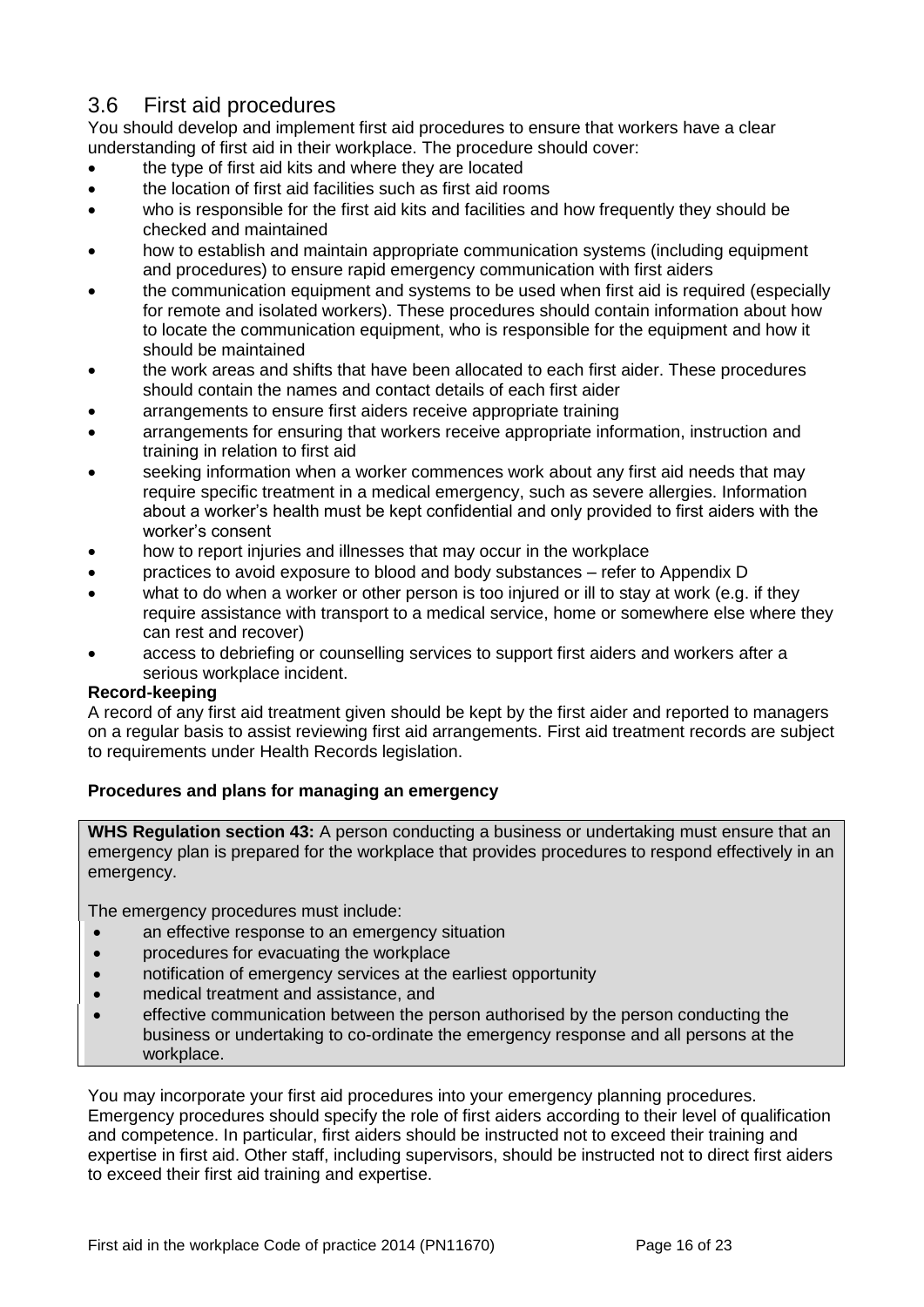Further guidance on emergency plans and preparing emergency procedures is in the *Managing the work environment and facilities code of practice*.

### <span id="page-16-0"></span>3.7 Providing first aid information

You must provide information about first aid to your workers so that they know what to do and who to contact if they are sick or injured.

Information should be easy to understand, accessible and should take into account the language and literacy levels of your workers. Information may be given using verbal methods (e.g. explanations and demonstrations) or visual methods (e.g. videos and posters).

The information and instruction on first aid should include:

- the location of first aid equipment and facilities
- the names and location of persons trained to administer first aid
- the procedures to be followed when first aid is required.

The information and instruction should be provided as part of workers' induction training and when there are any changes, for example in the location of first aid facilities or in the names, locations or contact details of first aiders.

## <span id="page-16-1"></span>4. Reviewing your first aid requirements

You should regularly review your first aid arrangements in consultation with your workers to ensure they remain adequate and effective.

- Check that the people who have responsibilities under your first aid procedures are familiar with them.
- If the way work is performed is changed, or new work practices introduced, review first aid against a risk assessment to ensure the arrangements are still adequate.
- Organise a mock first aid emergency to check that first aid is effective. Check that kits and first aid rooms are accessible and suit the hazards that are unique to your workplace.
- If an incident has occurred that required first aid, evaluate the effectiveness of the first aid that was provided and make changes if necessary.
- If new information is obtained about a previously unidentified hazard, review the first aid measures you have put in place.

The following questions can assist you to review first aid and assess whether improvement is needed:

- Do the first aid kits and modules suit the hazards at your workplace?
- Are more first aid kits required?
- Are first aid kits accessible to workers?
- Are first aid kits well maintained and identifiable to workers?
- Is a first aid room or health centre required?
- Are first aid facilities well maintained?
- Do first aiders have the skills and competencies required of them and are their skills up-to-date?
- Do workers know how to access first aiders?
- Are more first aiders needed?
- Do workers have access to first aiders at all times?
- Do workers and other people know what to in an emergency situation?
- Is there easy access for emergency services, such as parking for an ambulance?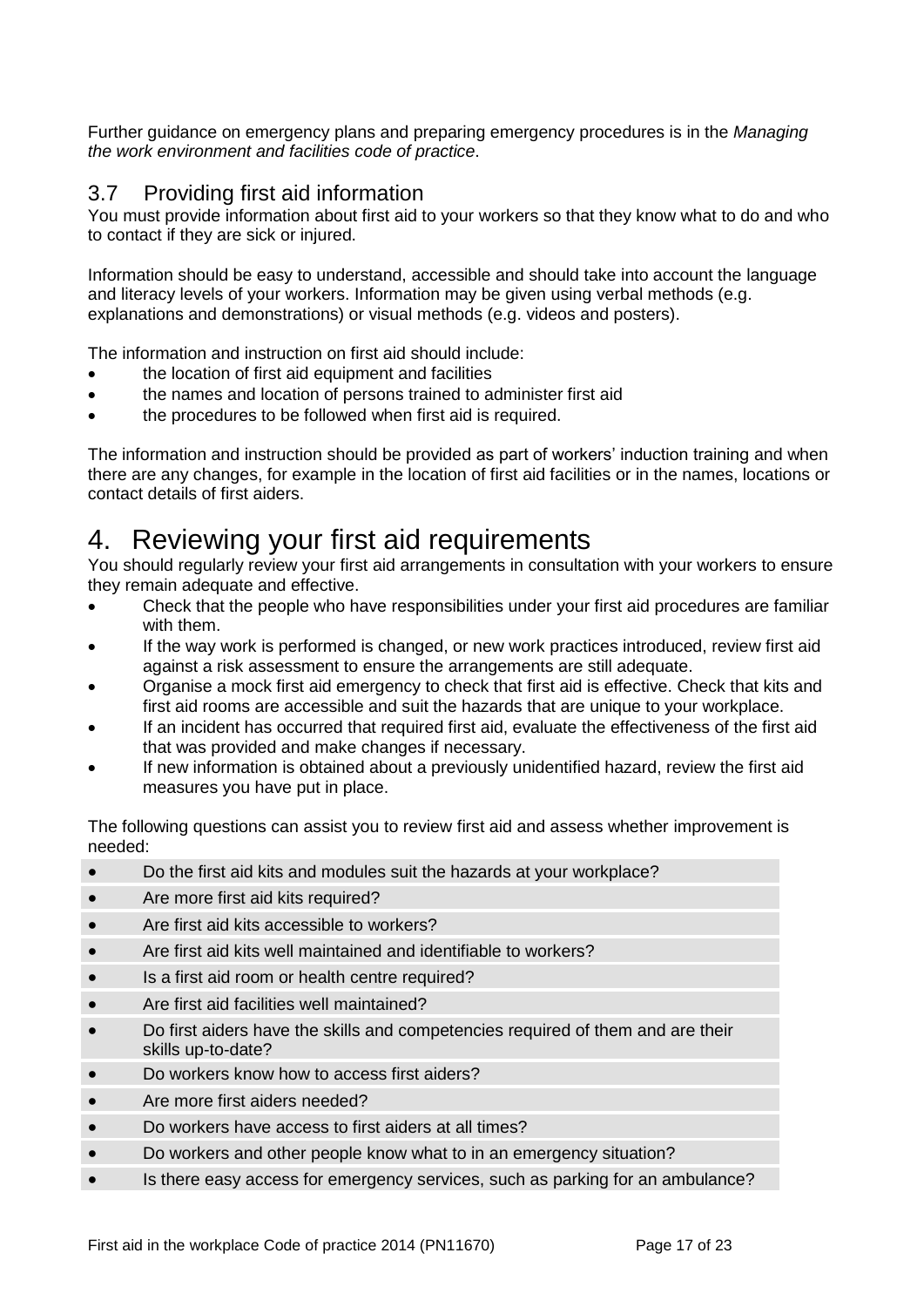## <span id="page-17-0"></span>Appendix A – First aid and the risk management process

Step 1 – Identify potential causes of workplace injury and illness

- Does the nature of the work being carried out pose a hazard to people's health and safety?
- Have these hazards been identified in work that is being carried out?
- Has incident and injury data been reviewed?
- Has consultation with workers and their health and safety representatives occurred?
- Is specialist or external assistance required?

Step 2 – Assess the risk of workplace injury and illness

- How often does a hazard have the potential to cause harm?
- What type of injuries would the hazards cause?
- How serious are the injuries?
- Does the number and composition of workers and other people affect how first aid should be provided?
- Could the size and location of the workplace affect how first aid is provided?



Review first aid to ensure effectiveness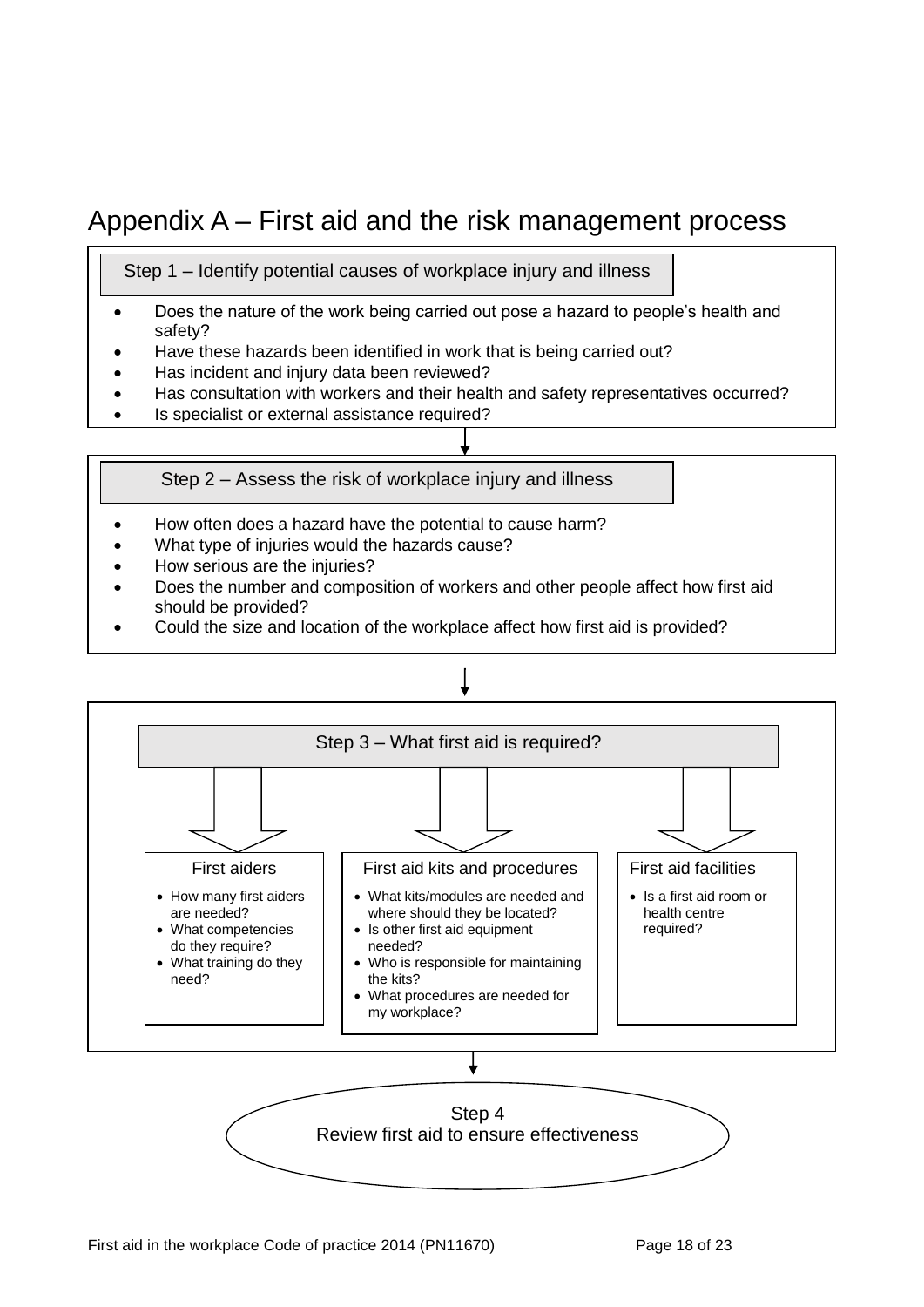## Appendix B – Example of a first aid assessment

This assessment of first aid requirements is included as an example only. It does not reflect the consultative processes that must occur or detail the assessment of each identified hazard.

<span id="page-18-0"></span>

| ABC company - Office and manufacturing operation                                    |                                                    |                                                                                                                                                                                    |  |  |
|-------------------------------------------------------------------------------------|----------------------------------------------------|------------------------------------------------------------------------------------------------------------------------------------------------------------------------------------|--|--|
| The size and location of the workplace                                              |                                                    |                                                                                                                                                                                    |  |  |
| Number of floors                                                                    |                                                    | $\overline{2}$                                                                                                                                                                     |  |  |
| Access between floors                                                               |                                                    | Lifts and stairs                                                                                                                                                                   |  |  |
| Nearest hospital                                                                    |                                                    | 6 kilometres                                                                                                                                                                       |  |  |
| Nearest medical or occupational health service                                      |                                                    | 2 kilometres                                                                                                                                                                       |  |  |
| Maximum time to medical service                                                     |                                                    | 15 minutes                                                                                                                                                                         |  |  |
| The number and composition of the workers and other persons at the workplace        |                                                    |                                                                                                                                                                                    |  |  |
| Number of workers                                                                   |                                                    | 80 (15 office / 65 factory)                                                                                                                                                        |  |  |
| Number of other persons                                                             |                                                    | 2 to 5 visitors per day                                                                                                                                                            |  |  |
| <b>Shifts</b>                                                                       |                                                    | 3                                                                                                                                                                                  |  |  |
| Overtime worked                                                                     |                                                    | Yes - regularly                                                                                                                                                                    |  |  |
| Remote or isolated workers                                                          |                                                    | None                                                                                                                                                                               |  |  |
| Injuries, illnesses and incidents                                                   |                                                    |                                                                                                                                                                                    |  |  |
| Last 12 months' claims data                                                         |                                                    | $5 \times$ abrasions<br>$3 \times$ falls                                                                                                                                           |  |  |
| Incidents not resulting in injury                                                   |                                                    | Incident where a trolley carrying disinfectants overturned.                                                                                                                        |  |  |
| Other                                                                               |                                                    | Worker handling a solvent reported symptoms of eye irritation and<br>dizziness.                                                                                                    |  |  |
| Nature of the work being carried out and the nature of the hazards at the workplace |                                                    |                                                                                                                                                                                    |  |  |
| <b>Hazards</b>                                                                      | How the hazard could cause harm                    | Likelihood of occurrence and degree of harm                                                                                                                                        |  |  |
| • Hazardous chemicals:<br>Solvents<br><b>Disinfectants</b>                          | • Respiratory illnesses, cancers and<br>dermatitis | • Possible risk of daily exposure to hazardous chemicals for two<br>cleaners. Good ventilation is provided. Protective equipment such<br>as gloves and aprons are used by workers. |  |  |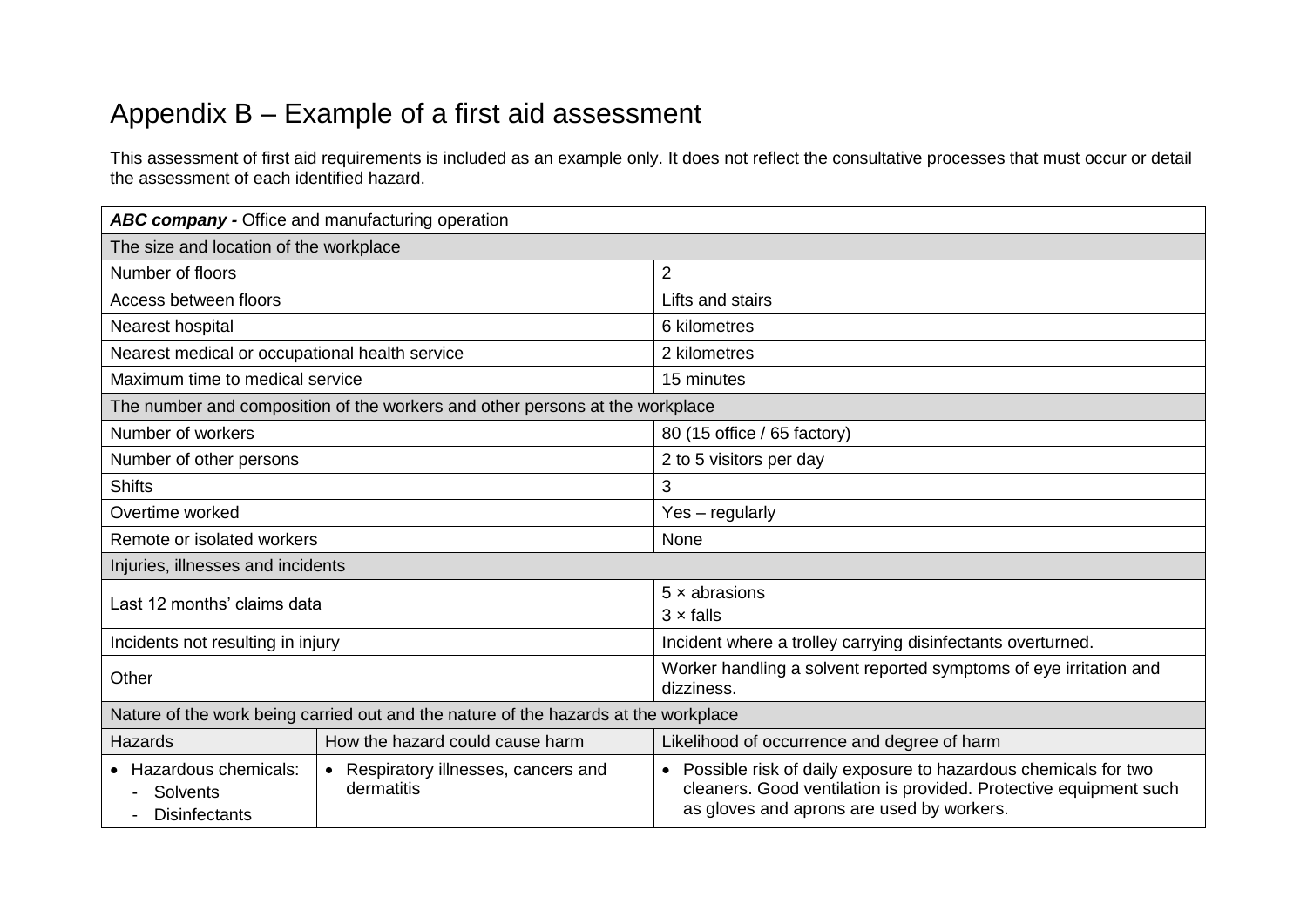| • Noise<br>Manual handling                                     | Hearing damage<br>$\bullet$<br>Muscular strain<br>$\bullet$ | • Possible risk of daily exposure to noise for 65 factory workers. Low<br>noise emitting machines have been purchased. Protective<br>equipment such as ear plugs is used by workers.<br>Low risk of daily exposure to manual handling risks. Mechanical<br>aids, work station alterations and systems of work significantly<br>eliminate and reduce risk. |  |  |  |
|----------------------------------------------------------------|-------------------------------------------------------------|-----------------------------------------------------------------------------------------------------------------------------------------------------------------------------------------------------------------------------------------------------------------------------------------------------------------------------------------------------------|--|--|--|
| Do safety data sheets and labels specify a first aid response? |                                                             | Yes – seek medical assistance if chemicals are inhaled or ingested                                                                                                                                                                                                                                                                                        |  |  |  |
| <b>Required first aid</b>                                      |                                                             |                                                                                                                                                                                                                                                                                                                                                           |  |  |  |
| Number of first aiders needed                                  |                                                             | Nine – minimum three per shift (one for office and two for the plant).                                                                                                                                                                                                                                                                                    |  |  |  |
| Training and competencies for first aiders                     |                                                             | Applied first aid: providing competencies to recognise and respond to<br>common life-threatening injuries or illnesses using cardiopulmonary<br>resuscitation (CPR) and other first aid procedures, and provide<br>appropriate first aid for a range of injuries and illnesses.                                                                           |  |  |  |
| Number and location of kits                                    |                                                             | Five kits: one on the office floor and four on the factory floor.                                                                                                                                                                                                                                                                                         |  |  |  |
| Contents of first aid kits and modules                         |                                                             | Standard workplace kit, with burns module and eye module.                                                                                                                                                                                                                                                                                                 |  |  |  |
| Kit maintenance                                                |                                                             | Tasked to six first aiders.                                                                                                                                                                                                                                                                                                                               |  |  |  |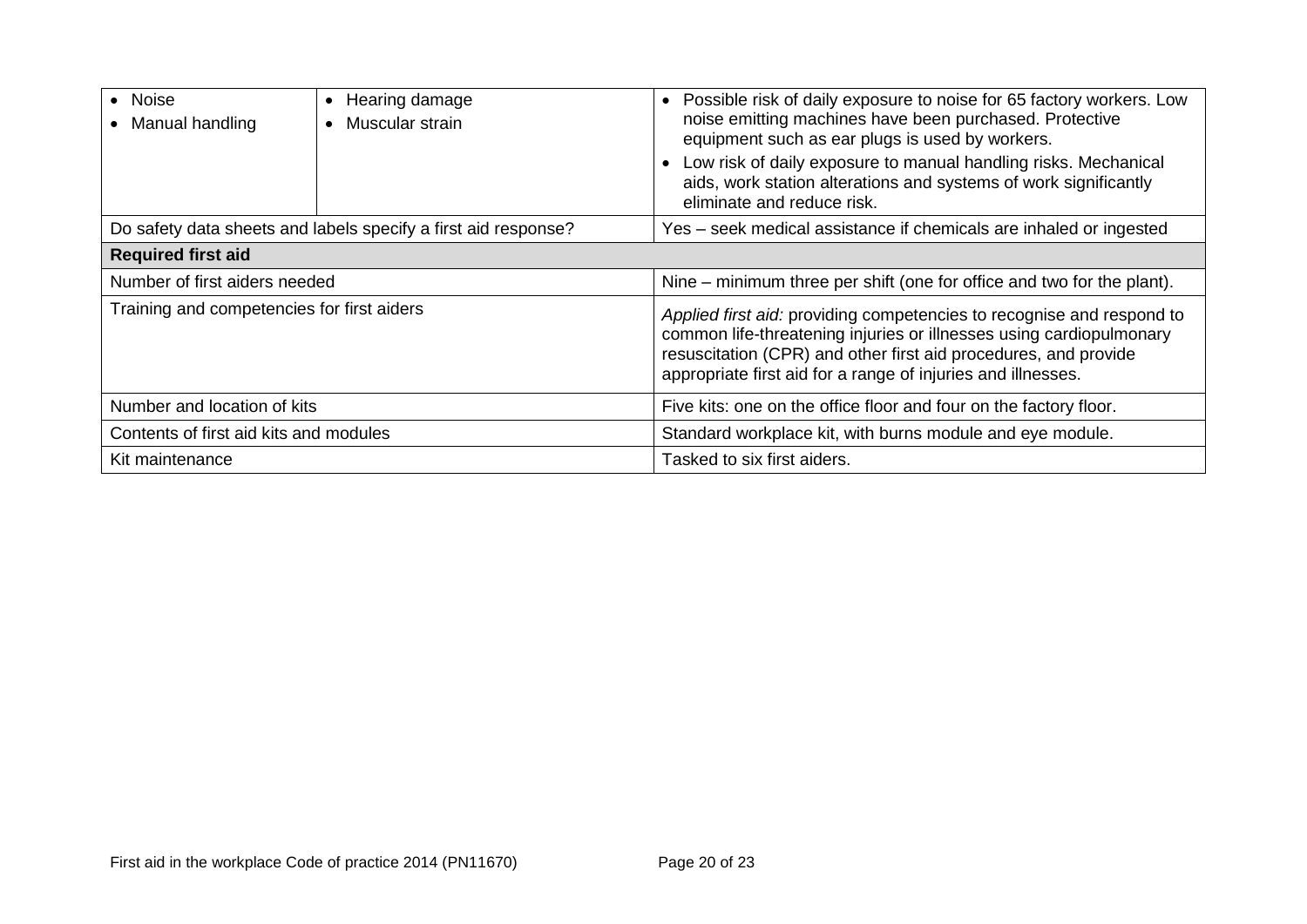## <span id="page-20-0"></span>Appendix C – Example of contents for a first aid kit

For most workplaces, a first aid kit should include the following items:

A first aid kit for a workplace where the risk of injury or illness is low should include at least the following:

- **Instructions for providing first aid** including cardio-pulmonary resuscitation (CPR) flow chart.
- **Adhesive strips** (assorted sizes) for minor wound dressing.
- **Splinter probes** (single use, disposable).
- **Non-allergenic adhesive tape** for securing dressings and strapping.
- **Eye pads** for emergency eye cover.
- **Triangular bandage** for slings, support and/or padding.
- **Hospital crepe or conforming bandage** to hold dressings in place.
- **Wound/combine dressings** to control bleeding and for covering wounds.
- **Non-adhesive dressings** for wound dressing.
- **Safety pins** to secure bandages and slings.
- **Scissors** for cutting dressings or clothing.
- **Kidney dish** for holding dressings and instruments.
- **SSMall dressings bowl** for holding liquids.
- **Gauze squares** for cleaning wounds.
- **Forceps/tweezers** for removing foreign bodies.
- **Disposable nitrile, latex or vinyl gloves** for infection control.
- **Sharps disposal container** for infection control and disposal purposes.
- **Sterile saline solution or sterile water** for emergency eye wash or for irrigating eye wounds. This saline solution must be discarded after opening.
- **Resuscitation mask** to be used by qualified personnel for resuscitation purposes.
- **Antiseptic solution** for cleaning wounds and skin.
- **Plastic bags** for waste disposal.
- **Note pad and pen/pencil** for recording the injured or ill person's condition and treatment given.
- **Re-usable ice-pack** for the management of strains, sprains and bruises.

Medication, including analgesics such as paracetamol and aspirin, should not be included in first aid kits because of their potential to cause adverse health effects in some people including asthmatics, pregnant women and people with medical conditions. The supply of these medications may also be controlled by drugs and poisons laws. Workers requiring prescribed and over-thecounter medications should carry their own medication for their personal use as necessary.

Some types of workplaces may require additional items to treat specific types of injuries or illnesses.

#### **Outdoor work**

If work is performed outside and there is a risk of insect or plant stings or snake bites, assess whether the following items should also be included in the first aid kit:

- a heavy duty crepe bandage
- sting relief cream, gel or spray.

#### **Remote work**

Where people work in remote locations, a first aid kit should include:

- heavy smooth crepe roller bandages, 10cm wide and sufficient quantity to bandage lower limbs to immobilise limb after a snakebite
- splint to immobilise limb after a snake bite or fractures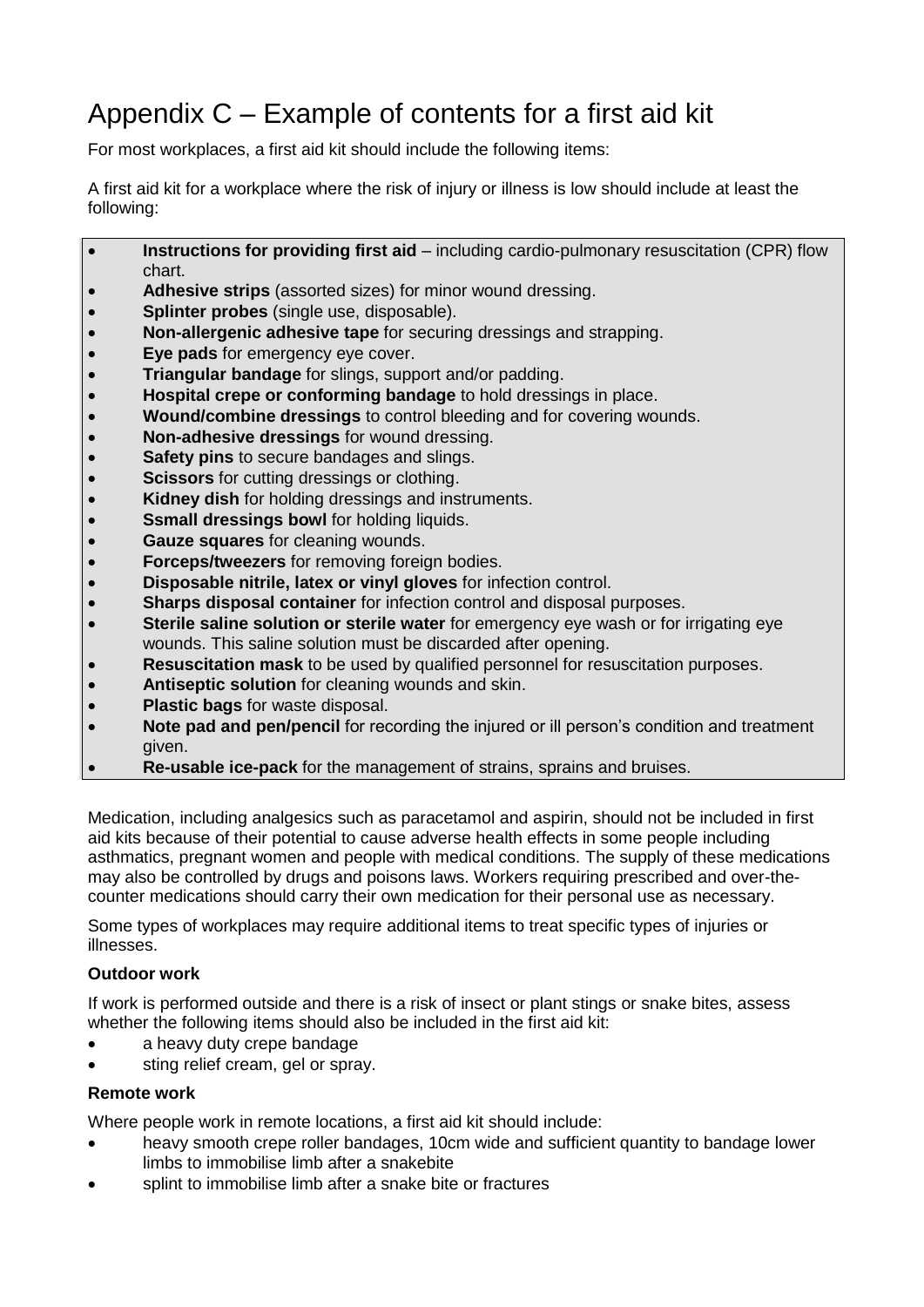- hydrogel burn dressings if there is no cool water supply
- large clean sheeting (for covering burns)
- thermal/emergency blanket for the management of shock and to assist portability of a patient
- first aid manual or book
- whistle (for attracting attention)
- torch and/or flashlight for use at night and for attracting attention.
- note pad and pen/pencil for recording the injured or ill person's condition, and treatment given.

The appropriate contents will vary according to the nature of the work and its associated risks.

#### **Burn injuries**

If your workers are at risk of receiving burns, you should include the following items:

- burn treatment instructions on two water-proof instruction cards: one for the first aid kit and the other to be located on the wall next to the emergency shower or water supply
- hydro gel  $(8 \times 3.5)$ gram sachets)
- hydro gel dressings
- clean polythene sheets (small, medium and large)
- 7.5cm cotton conforming bandage.